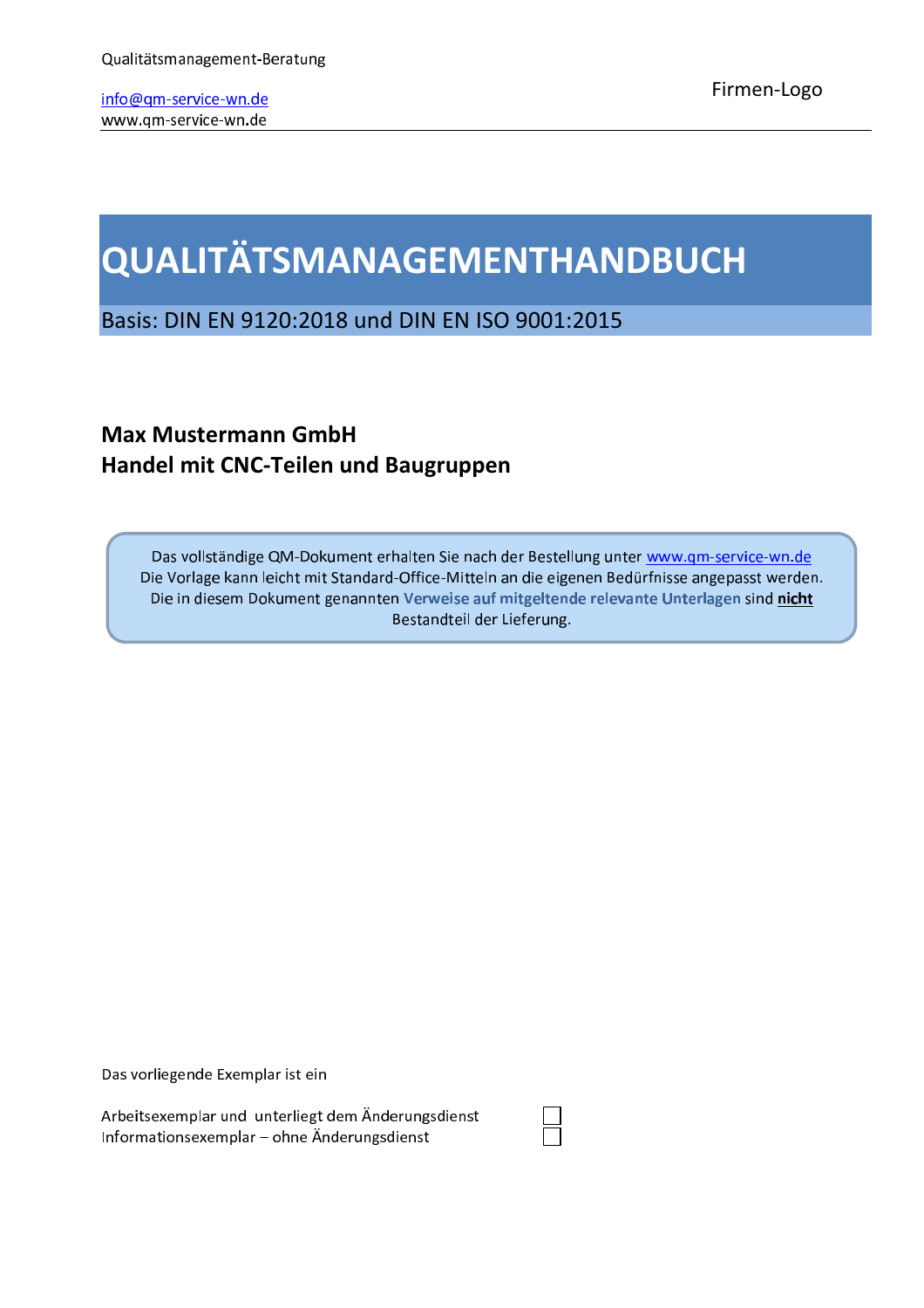### Inhalt

| 0     |                                                                                  |  |
|-------|----------------------------------------------------------------------------------|--|
| 0.1   |                                                                                  |  |
| 0.2   | Grundsätze, Verbindlichkeitserklärung und Inkraftsetzung des Managementsystems 5 |  |
| 0.3   |                                                                                  |  |
| 0.4   |                                                                                  |  |
| 0.5   |                                                                                  |  |
| 0.6   |                                                                                  |  |
| 0.7   |                                                                                  |  |
| 0.8   |                                                                                  |  |
| 1     |                                                                                  |  |
| 2     |                                                                                  |  |
| 3     |                                                                                  |  |
| 4     |                                                                                  |  |
| 4.1   |                                                                                  |  |
| 4.2   |                                                                                  |  |
| 4.3   |                                                                                  |  |
| 4.4   |                                                                                  |  |
| 5.    |                                                                                  |  |
| 5.1   |                                                                                  |  |
| 5.1.1 |                                                                                  |  |
|       |                                                                                  |  |
| 5.2   |                                                                                  |  |
| 5.2.1 |                                                                                  |  |
| 5.2.2 |                                                                                  |  |
| 5.3   |                                                                                  |  |
|       |                                                                                  |  |
| 6     |                                                                                  |  |
| 6.1   |                                                                                  |  |
| 6.2   |                                                                                  |  |
| 6.3   |                                                                                  |  |
| 7     |                                                                                  |  |
| 7.1   |                                                                                  |  |
|       |                                                                                  |  |
|       |                                                                                  |  |
|       |                                                                                  |  |
|       |                                                                                  |  |
|       |                                                                                  |  |
|       |                                                                                  |  |
| 7.2   |                                                                                  |  |
| 7.3   |                                                                                  |  |
| 7.4   |                                                                                  |  |
| 7.5   |                                                                                  |  |
|       |                                                                                  |  |
|       |                                                                                  |  |
|       |                                                                                  |  |
| 8     |                                                                                  |  |
| 8.1   |                                                                                  |  |
| 8.1.2 |                                                                                  |  |
|       |                                                                                  |  |
| 8.2   |                                                                                  |  |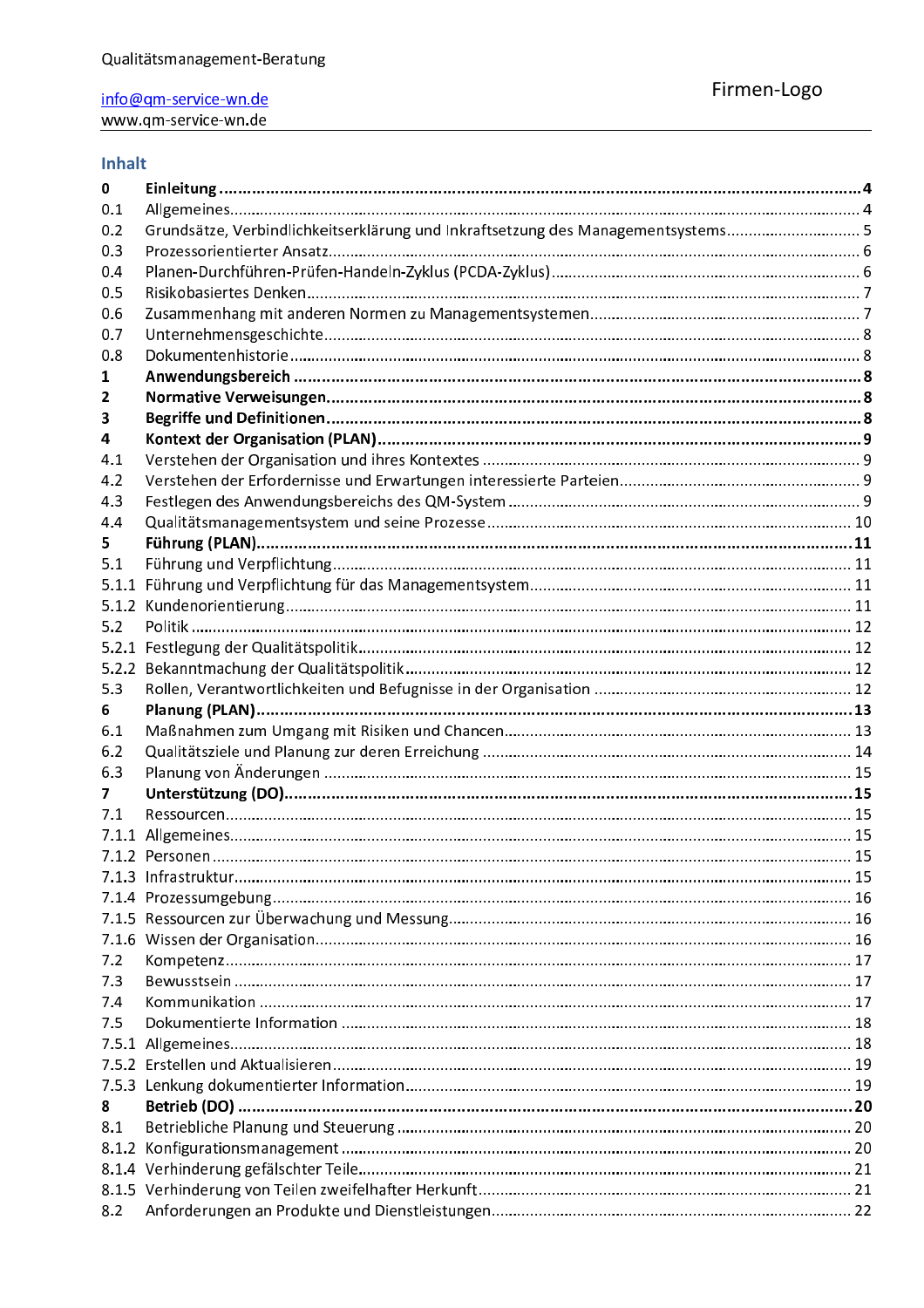|       | www.gm-service-wn.de                                                                |  |
|-------|-------------------------------------------------------------------------------------|--|
|       |                                                                                     |  |
|       |                                                                                     |  |
|       |                                                                                     |  |
|       |                                                                                     |  |
| 8.3   |                                                                                     |  |
|       |                                                                                     |  |
| 8.4   | Steuerung von extern bereitgestellten Prozessen, Produkten und Dienstleistungen  23 |  |
|       |                                                                                     |  |
|       |                                                                                     |  |
| 8.4.3 |                                                                                     |  |
| 8.5   |                                                                                     |  |
|       |                                                                                     |  |
|       |                                                                                     |  |
| 8.5.3 |                                                                                     |  |
|       |                                                                                     |  |
|       |                                                                                     |  |
| 8.5.6 |                                                                                     |  |
| 8.6   |                                                                                     |  |
| 8.7   |                                                                                     |  |
| 9     |                                                                                     |  |
| 9.1   |                                                                                     |  |
|       |                                                                                     |  |
| 9.1.2 |                                                                                     |  |
| 9.1.3 |                                                                                     |  |
| 9.2   |                                                                                     |  |
| 9.3   |                                                                                     |  |
| 9.3.1 |                                                                                     |  |
| 9.3.2 |                                                                                     |  |
| 9.3.3 |                                                                                     |  |
| 10    |                                                                                     |  |
| 10.1  |                                                                                     |  |
| 10.2  |                                                                                     |  |
| 10.3  |                                                                                     |  |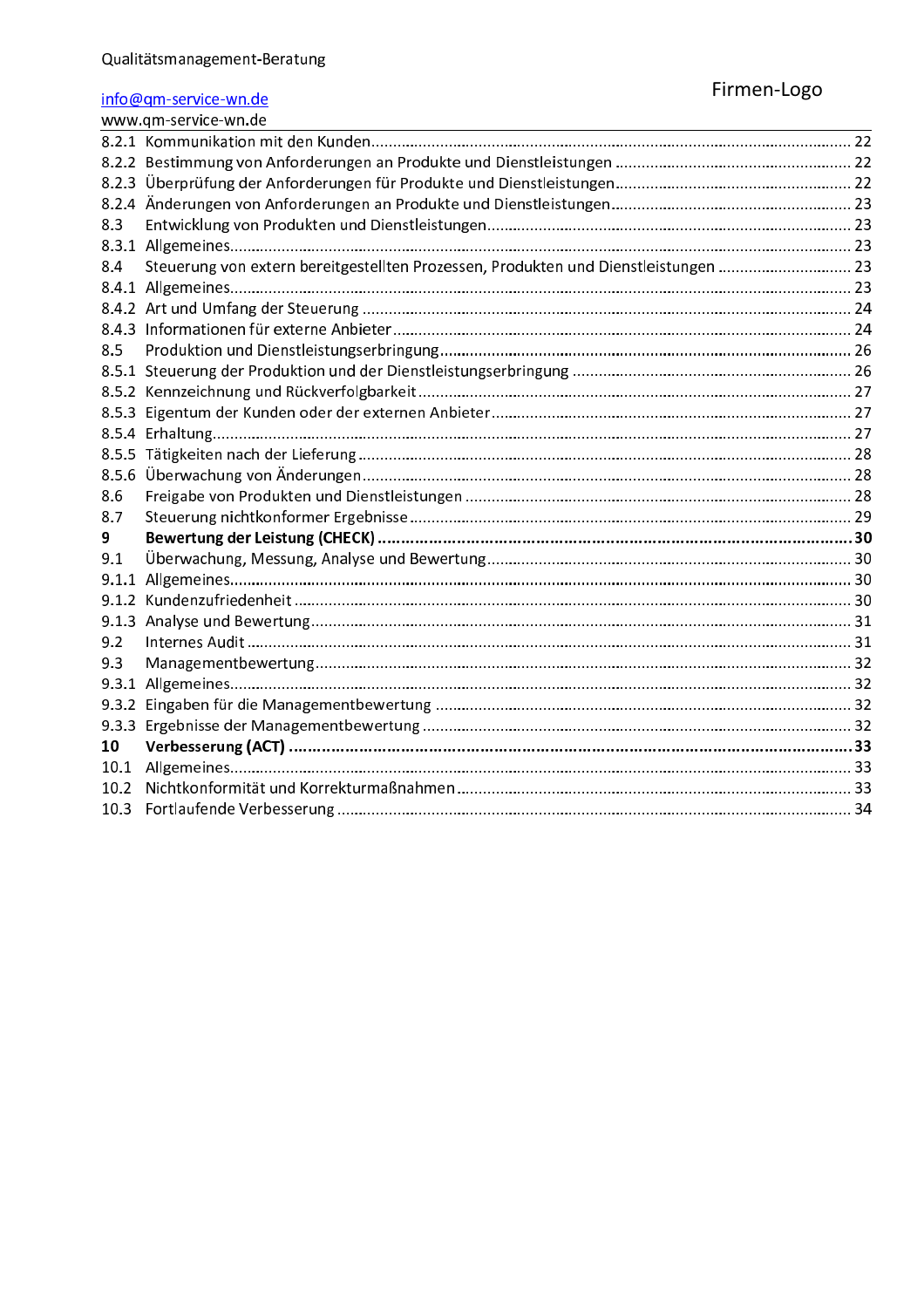#### $\mathbf{0}$ **Einleitung**

#### $0.1$ **Allgemeines**

Max Mustermann GmbH steht für Qualität. Die Einführung eines QM-Systems in unserem Unternehmen war eine strategische Entscheidung. Um sicherzustellen, dass unsere Produkte die an sie gestellten Ansprüche im Sinne unserer internen und externen Kunden erfüllen können, haben wir ein QM-System aufgebaut, das alle Anforderungen der DIN EN 9120:2018 und der DIN EN ISO 9001:2015 erfüllt. Die vorliegende Dokumentation beschreibt das QM-System unseres Unternehmens und sichert die Umsetzung der Politik auf allen Ebenen. Das QM-System hat zum Ziel die Erfüllung unserer hohen Qualitätsanforderungen für unsere Kunden zu erfüllen und somit die Kundenzufriedenheit zu erhöhen.

Dieses QM-Handbuch mit seinen Angaben über die Aufbau- und Ablauforganisation richtet sich nach innen an die Mitarbeiter und nach außen an Kunden, externen Anbieter sowie interessierte Parteien und dient in erster Linie als Wegweiser und zeigt dem Leser auf, dass wir Antworten auf die Normanforderungen gefunden haben.



In diesem Handbuch wurde aus Gründen der Vereinfachung und der besseren Lesbarkeit überwiegend die generische maskuline Form ("Mitarbeiter") an statt einer Sichtbarmachung ("Mitarbeiter/innen") oder einer Neutralisierung ("Beschäftigte") verwendet. Dies bedeutet weder eine Wertung oder Zurückstufung von Geschlechtern und soll auch nicht so aufgefasst werden. Unser Unternehmen legt Wert auf die Sicherstellung der gesellschaftlichen Gleichbehandlung aller Kolleginnen und Kollegen unabhängig von Geschlecht, Religion, Herkunft und Hautfarbe.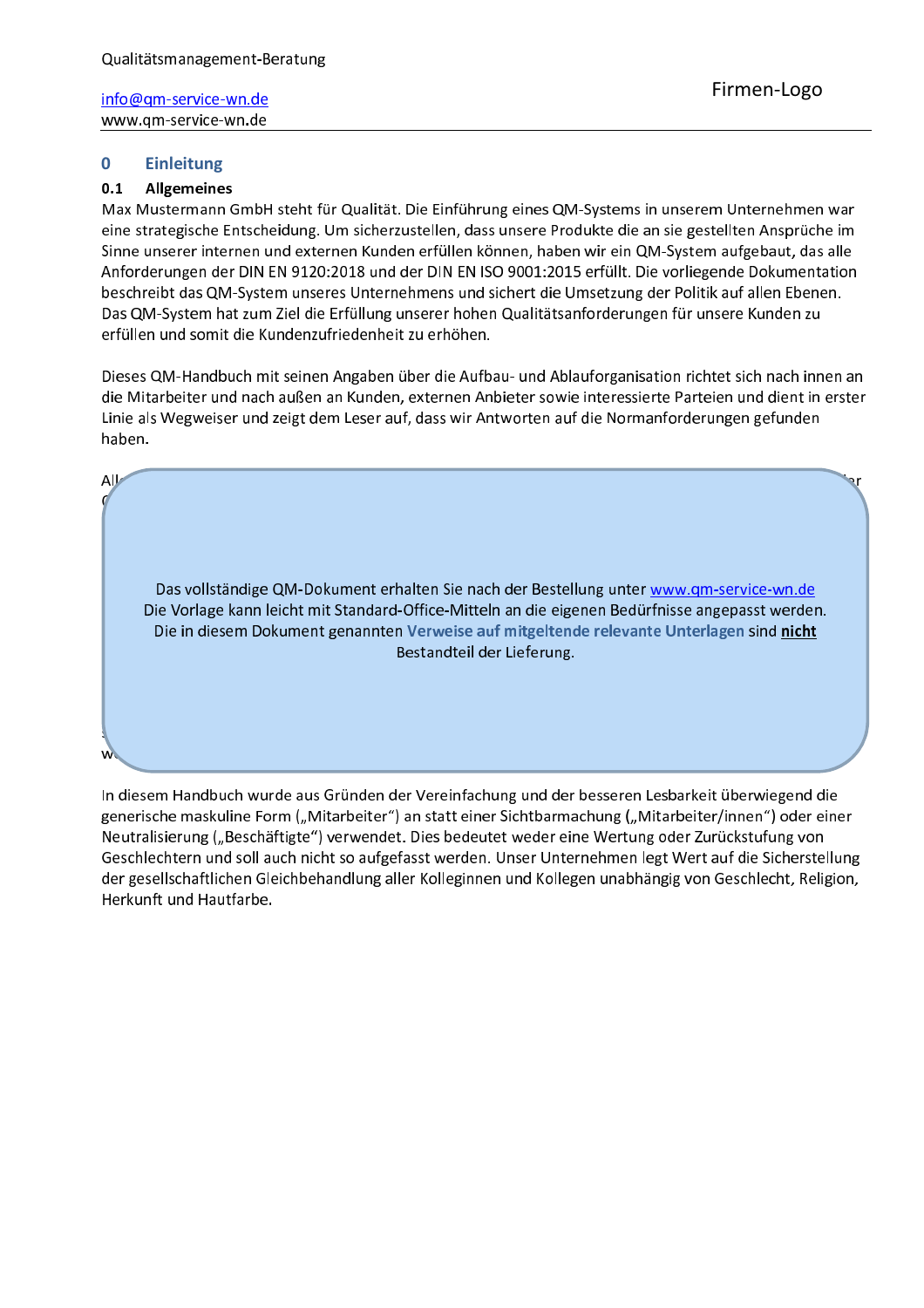#### $0.2$ Grundsätze, Verbindlichkeitserklärung und Inkraftsetzung des Managementsystems

Im Rahmen der unternehmerischen Sorgfaltspflicht hinsichtlich der Qualitätssicherung unserer Handelsleistungen, zur Erfüllung der Kundenanforderungen, zur Verwirklichung der Qualitätspolitik und zur Realisierung der gestellten Ziele hat unser Unternehmen ein kombiniertes kunden-, mitarbeiter-, kosten- und prozessorientiertes QM-System auf Basis der DIN EN 9120:2018 und der DIN EN ISO 9001:2015 aufgebaut, dokumentiert und eingeführt. Hierbei kommen folgende Grundsätze zur Anwendung:

- Kundenorientierung;
- Führung;
- Einbeziehung von Personen;
- prozessorientierter Ansatz;
- Verbesserung;
- faktengestützte Entscheidungsfindung;
- Beziehungsmanagement.

Die Umsetzung und Weiterentwicklung unseres QM-Systems soll nachweisbar sicherstellen, dass:

- die Kundenzufriedenheit und damit der Erfolg unseres Unternehmens gewährleistet wird;
- die Kundenanforderungen durch definierte und optimierte Prozesse jederzeit erfüllt werden;
- die Kundenerwartungen nach Möglichkeit übertroffen werden;
- Nichtkonformitäten möglichst frühzeitig erkannt und abgestellt werden;
- die Wirtschaftlichkeit und Effizienz der Prozesse regelmäßig auditiert, mit Kennzahlen gemessen und verbessert werden:
- die Umwelt und natürliche Ressourcen geschont wird;

Das vollständige QM-Dokument erhalten Sie nach der Bestellung unter www.gm-service-wn.de Die Vorlage kann leicht mit Standard-Office-Mitteln an die eigenen Bedürfnisse angepasst werden. Die in diesem Dokument genannten Verweise auf mitgeltende relevante Unterlagen sind nicht Bestandteil der Lieferung.

Die oberste Leitung setzt dieses QM-Handbuch mit seinen Prozessdarstellungen in Kraft.

Alle früheren Ausgaben verlieren ihre Gültigkeit. Die Inkraftsetzung erlischt durch Änderungen bzw. Anpassungen nicht.

Die jeweils aktuellste Fassung dieses Dokumentes ist auf dem Laufwerk und im Intranet für alle Mitarbeiter zugänglich.

Musterhausen, xx.xx.xxxx

Geschäftsführung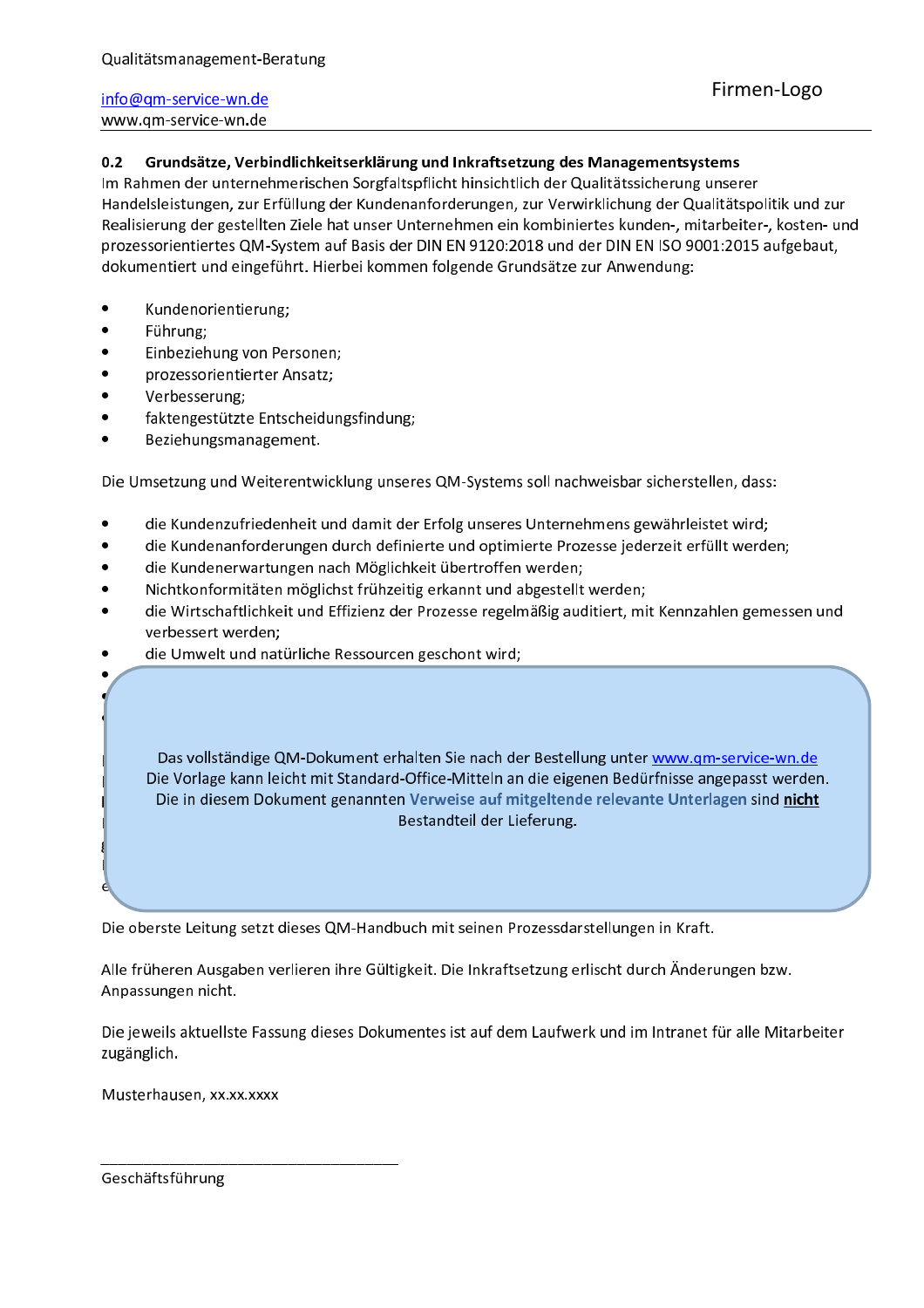#### $0.3$ **Prozessorientierter Ansatz**

Unser Unternehmen hat ein QM-System eingeführt und dabei den prozessorientierten Ansatz voll berücksichtigt. Unter Prozessorientierung verstehen wir die systematische Bestimmung und Handhabung der verschiedenen Prozesse unserer Organisation. Folgende Aspekte stehen für uns im Vordergrund:

- Tätigkeiten werden sinnvoll, entlang eines Ablaufes, zu einer organisatorischen Prozesseinheit zusammengefasst:
- Die Wechselwirkungen zwischen solchen Prozessketten werden verdeutlicht und im Rahmen der Durchführung berücksichtigt;
- Die Prozesse sind wichtiger Gegenstand der Strukturierung unseres Unternehmens.



#### Abbildung 1: Übersetzung der Darstellung des PDCA-Zyklus

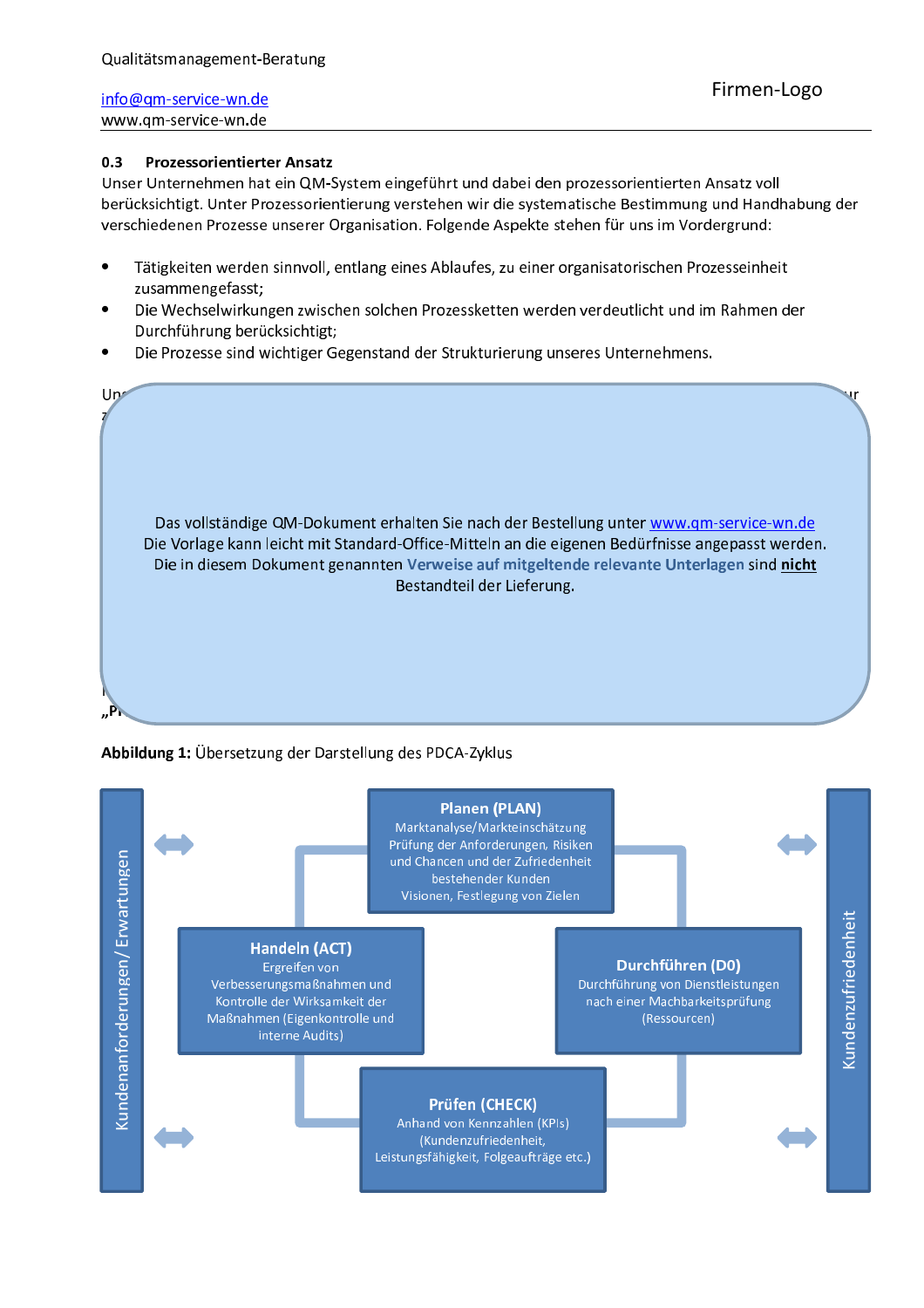

Abbildung 2: Darstellung der Struktur der internationalen Norm DIN EN 9120:2018 im PDCA-Zyklus

#### $0.5$ **Risikobasiertes Denken**

Durch risikobasiertes Denken und Handeln wollen wir sicherstellen, dass Abweichungen von den definierten Qualitätsstandards möglichst unwahrscheinlich werden bzw., falls diese doch auftreten, einen möglichst geringen Umfang haben. Als Risiko verstehen wir jede Gefahr einer Abweichung von unseren definierten Qualitätsstandards in Hinsicht auf unsere Prozesse, Produkte oder Dienstleistungen.

So realisieren wir das risikobasierte Denken:

- Nutzung bewährter Instrumente des Qualitätsmanagements zur qualitativen Identifikation und  $\bullet$ quantitativen Bewertung von Risiken und Chancen.
- Systemübergreifende Implementierung des risikobasierten Denkens in die Prozesse unseres Unternehmens.

Mit der gleichen Intensität, mit der wir die Risiken bestimmen, bewerten und daraus Maßnahmen ableiten, gehen wir auch mit den möglichen Chancen um. Unter Chancen verstehen wir explizit nicht die Erreichung von beabsichtigten Ergebnissen, da dies eine grundlegende Forderung an unser Qualitätsmanagement und seine Prozesse ist. Chancen eröffnen uns vielmehr die Möglichkeit der kontinuierlichen Verbesserung der Unternehmensleistung.

#### $0.6$ Zusammenhang mit anderen Normen zu Managementsystemen

Das vollständige QM-Dokument erhalten Sie nach der Bestellung unter www.gm-service-wn.de Die Vorlage kann leicht mit Standard-Office-Mitteln an die eigenen Bedürfnisse angepasst werden. Die in diesem Dokument genannten Verweise auf mitgeltende relevante Unterlagen sind nicht Bestandteil der Lieferung.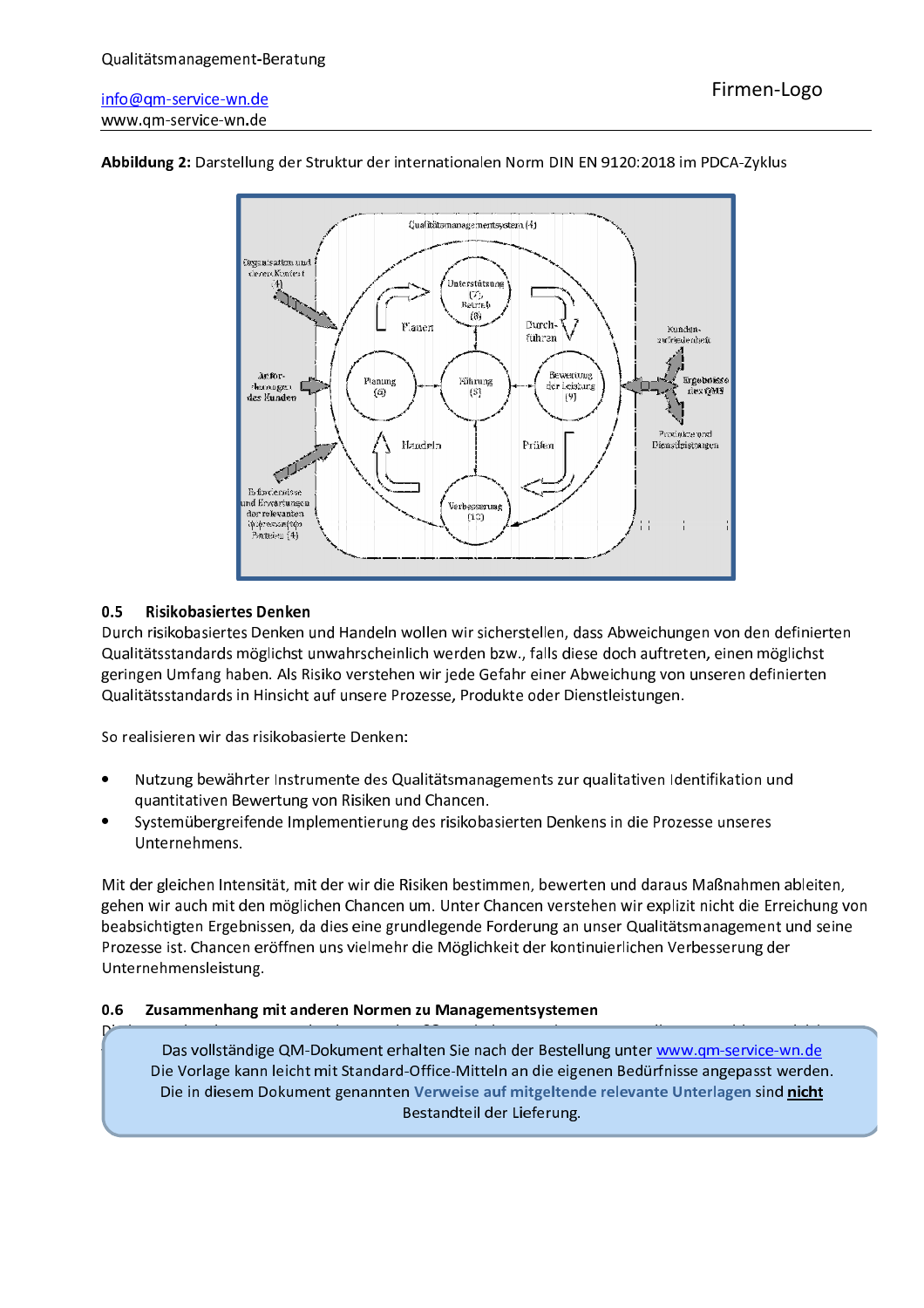#### Unternehmensgeschichte  $0.7$

Der Grundstein für das Einzelunternehmens Max Mustermann wurde im Mai 1990 gelegt. Wir, die Max Mustermann GmbH, sind ein kleines Unternehmen und sind auf den Handel mit CNC-Dreh- und Frästeilen sowie mechanische oder nichtmechanische Baugruppen in Einzel- als auch Kleinserien aus metallischen oder nichtmetallischen Werkstoffen mit Oberflächenveredelungen spezialisiert. Neben dem Handel mit Teilen und Baugruppen, die den Kundenforderungen entsprechen, sind wir bestrebt, unseren Kunden eine kompetenze Beratung und effiziente Unterstützung bei speziellen Problemstellungen anzubieten.

Die Planung und Erweiterung des Bürogebäudes wurde in 2005 realisiert.

Heute stellen 6 Mitarbeiter ihr Können zum Wohle unseren Kunden zur Verfügung.

Unser Standort ist nach DIN EN 9120:2018 und DIN EN ISO 9001:2015 zertifiziert. Wir sind heute ein zukunftsorientiertes Unternehmen mit sehr erfahrenen, engagierten und aufgeschlossenen Mitarbeitern.

#### $0.8$ **Dokumentenhistorie**

|             | ----------------------- |                |               |
|-------------|-------------------------|----------------|---------------|
| <b>Was</b>  | <b>Warum</b>            | Wer            | Ausgabe-Datum |
| Alle Seiten | Ersterstellung          | Max Mustermann | XX.XX.XXXX    |
|             |                         |                |               |
|             |                         |                |               |
|             |                         |                |               |
|             |                         |                |               |
|             |                         |                |               |
|             |                         |                |               |
|             |                         |                |               |

#### Anwendungsbereich  $\mathbf{1}$

| Unternehmensbezeichnung: | Max Mustermann GmbH                                      |
|--------------------------|----------------------------------------------------------|
| Straße:                  | Musterstraße 22                                          |
| PLZ, Ort:                | D-88079 Musterhausen                                     |
| Tel.:                    | $+49(0)$                                                 |
| Fax:                     | $+49(0)$                                                 |
| http:                    | www.Mustermann.de                                        |
| E-Mail:                  | m. Mustermann@gmbh.de                                    |
| Geschäftsführung:        | Max Mustermann                                           |
| Qualitätsmanager:        | Fritz Mustermann                                         |
| Kernkompetenz:           | Planung, Steuerung und Handel mit CNC-Teilen und         |
|                          | Baugruppen für die Luft- und Raumfahrtindustrie sowie    |
|                          | Verteidigungstechnik die unsere Kunden als interessierte |
|                          | Partei selbst entwickelt haben.                          |

#### $\mathbf{2}$ **Normative Verweisungen**

Das vorliegende QM-Handbuch sowie das praktizierte QM-System basieren auf der Norm DIN EN ISO 9001:2015 und DIN EN 9210:2018. Alle Normen gelten in der derzeit gültigen Fassung.

#### $\overline{\mathbf{3}}$ **Begriffe und Definitionen**

Das QM-Handbuch lehnt sich sprachlich an die definierten Begriffe der DIN EN ISO 9001:2015 und DIN EN 9120:2018 an.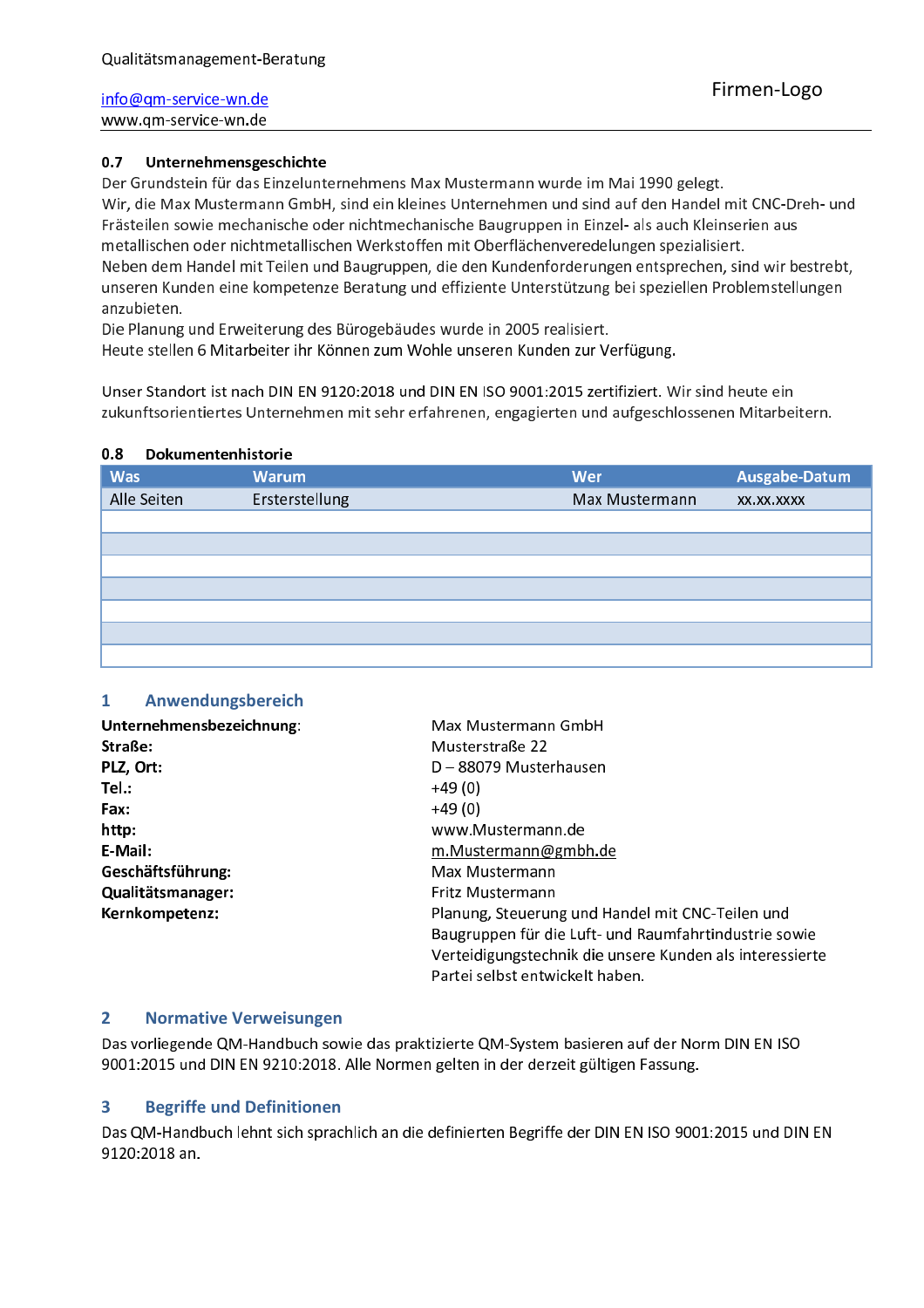#### 4 **Kontext der Organisation (PLAN)**

#### $4.1$ Verstehen der Organisation und ihres Kontextes

Die, für unser Unternehmen relevante Themen, bilden den "Kontext der Unternehmung". Als Organisation sind wir in unterschiedlichem Maße abhängig von verschiedenen externen und internen Themen.

Relevante Themen, welche unsere Strategie und den Zweck unseres Unternehmens betreffen, behalten wir permanent im Blick. Diese externen und internen Themen sind festgelegt und werden regelmäßig in der Managementbewertung und im Rahmen von internen Audits geprüft und überwacht. Werden zwischen den Überwachungen neue Themen erkannt, werden diese bewertet und umgehend in das QM-System umgesetzt.

#### Verweis auf mitgeltende relevante Unterlagen

Formblatt 4 FB 01 Kontextanalyse

#### 4.2 Verstehen der Erfordernisse und Erwartungen interessierte Parteien

Das vollständige QM-Dokument erhalten Sie nach der Bestellung unter www.qm-service-wn.de Die Vorlage kann leicht mit Standard-Office-Mitteln an die eigenen Bedürfnisse angepasst werden. Die in diesem Dokument genannten Verweise auf mitgeltende relevante Unterlagen sind nicht Bestandteil der Lieferung.

Verweis auf mitgeltende relevante Unterlagen

Formblatt 4 FB 02 Interessierte Parteien

#### Festlegen des Anwendungsbereichs des QM-System 4.3

Der Anwendungsbereich ist unter Punkt 1. beschrieben. Wir haben unter Berücksichtigung die unter 4.1 genannten externen und internen Themen sowie die unter 4.2 genannten Anforderungen der relevanten interessierten Parteien die Grenzen und die Anwendbarkeit des QM-Systems bestimmt und festgelegt. Das hier beschriebene QM-System entspricht den Anforderungen sowie der Gliederung der DIN EN 9120:2018 und DIN EN ISO 9001:2015.

#### Normenausschlüsse

Folgende Anforderungen sind für unser Unternehmen nicht zutreffend und werden ausgeschlossen. Eine Begründung findet sich in den einzelnen Unterpunkten des QM-Handbuchs wieder.

Das vollständige QM-Dokument erhalten Sie nach der Bestellung unter www.qm-service-wn.de Die Vorlage kann leicht mit Standard-Office-Mitteln an die eigenen Bedürfnisse angepasst werden. Die in diesem Dokument genannten Verweise auf mitgeltende relevante Unterlagen sind nicht Bestandteil der Lieferung.

Derzeit gibt es keine ausgegliederten Prozesse mit Produktrelevanz.

Verweis auf mitgeltende relevante Unterlagen Formblatt 4 FB 03 Ausgegliederte Prozesse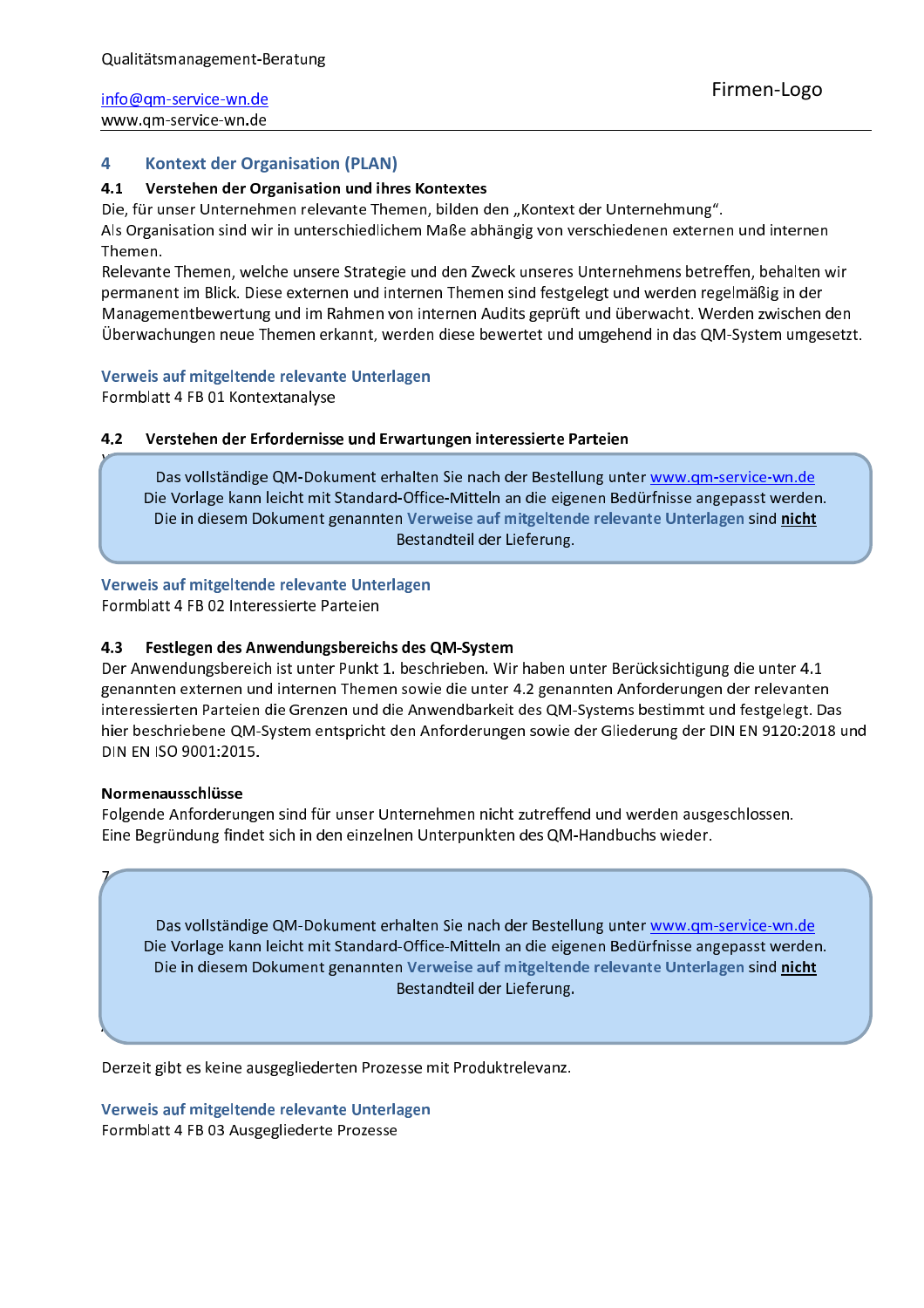#### $4.4$ Qualitätsmanagementsystem und seine Prozesse

Unser Unternehmen betreibt, dokumentiert, verwirklicht und unterhält entsprechend den Anforderungen der zugrunde liegenden Normen ein QM-System. Das QM-System geht auf Kundenforderungen, gesetzliche Anforderungen und Anforderungen seitens der Aufsichtsbehörden ein. Die für das QM-System erforderlichen wesentlichen Geschäftsprozesse, sind in der Prozesslandschaft dargestellt und in den lokalen Prozessbeschreibungen, Anweisungen und Formblätter dokumentiert.

Die Wechselwirkungen von Prozessen und deren Unterprozesse sind detailliert in den jeweiligen Prozessbeschreibungen dargestellt. Das QM-System umfasst alle Maßnahmen und Forderungen, die sich aus der DIN EN 9120:2018 und der DIN EN ISO 9001:2015 ergeben und ist eine verlässliche Grundlage für das Handeln der Mitarbeiter und gewährleistet einen fortlaufenden Verbesserungsprozess.

Abbildung 3: Prozesslandschaft des Unternehmens mit seinen wesentlichen Abläufen/Prozessen

| Managementprozesse                                                                                                                                                                                                          |  |
|-----------------------------------------------------------------------------------------------------------------------------------------------------------------------------------------------------------------------------|--|
|                                                                                                                                                                                                                             |  |
|                                                                                                                                                                                                                             |  |
|                                                                                                                                                                                                                             |  |
| Das vollständige QM-Dokument erhalten Sie nach der Bestellung unter www.qm-service-wn.de                                                                                                                                    |  |
| Die Vorlage kann leicht mit Standard-Office-Mitteln an die eigenen Bedürfnisse angepasst werden.<br>Die in diesem Dokument genannten Verweise auf mitgeltende relevante Unterlagen sind nicht<br>Bestandteil der Lieferung. |  |
|                                                                                                                                                                                                                             |  |
|                                                                                                                                                                                                                             |  |
|                                                                                                                                                                                                                             |  |
| <b>WISSENS-</b>                                                                                                                                                                                                             |  |
| $ \mathsf{T} $<br>management<br>management<br>management<br>Infrastruktur<br>Personal                                                                                                                                       |  |

Verweis auf mitgeltende relevante Unterlagen Formblatt 7 FB 05 QM-Portal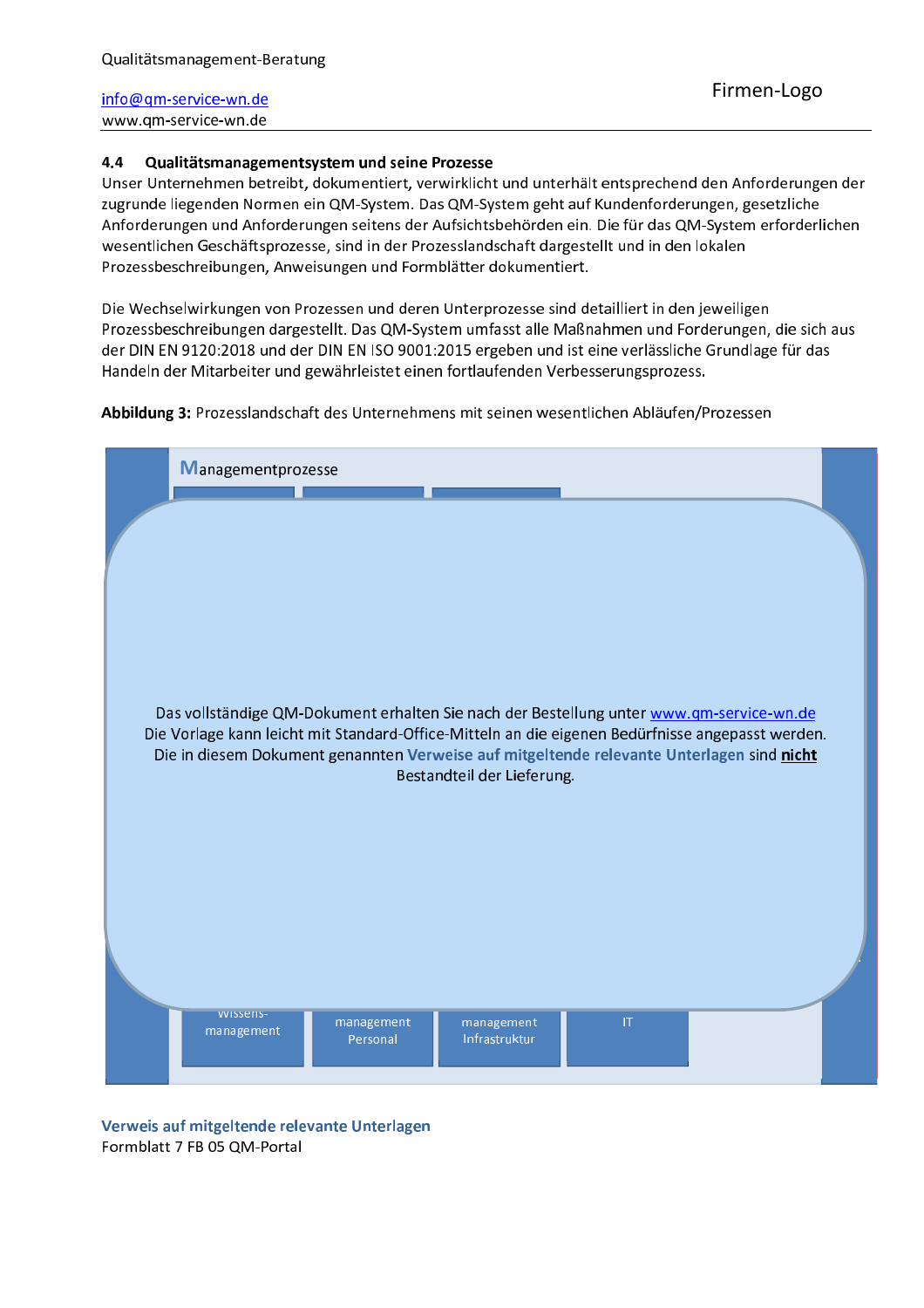#### 5 **Führung (PLAN)**

#### $5.1$ **Führung und Verpflichtung**

5.1.1 Führung und Verpflichtung für das Managementsystem

Das vollständige QM-Dokument erhalten Sie nach der Bestellung unter www.qm-service-wn.de Die Vorlage kann leicht mit Standard-Office-Mitteln an die eigenen Bedürfnisse angepasst werden. Die in diesem Dokument genannten Verweise auf mitgeltende relevante Unterlagen sind nicht Bestandteil der Lieferung.

<u>Unu die ionnaandinge verbesserang, onsere namangskrafte and deren verantwortang ist kommunisiert dareñ</u> das Organigramm (Kapitel 5.3).

#### 5.1.2 Kundenorientierung

Der Kunde steht im Mittelpunkt aller unserer Unternehmensaktivitäten. Dabei ist es für uns unerheblich, ob dieser Kunde von außerhalb kommt oder ob er aus dem eigenen Hause stammt. Die Art des bei unserer Organisation durchgeführten Verkaufs- und Projektgeschäftes macht eine ständige, regelmäßige und intensive persönliche Betreuung der Kunden erforderlich und ist entscheidend für einen erfolgreichen Auftrag. Die Kommunikation mit unseren Kunden ermöglicht es uns, die an uns gestellten Vorgaben, Bedürfnisse und Erwartungen zielgerecht, effektiv und effizient zu planen, zu entwickeln, zu produzieren und stetig zu verbessern. Dadurch erfolgt automatisch eine starke Kundenorientierung. Unser oberstes Ziel ist, die Kundenzufriedenheit ständig zu verbessern, sowie vollständig zufriedene Kunden zu gewinnen und zu erhalten.

Das vollständige QM-Dokument erhalten Sie nach der Bestellung unter www.qm-service-wn.de Die Vorlage kann leicht mit Standard-Office-Mitteln an die eigenen Bedürfnisse angepasst werden. Die in diesem Dokument genannten Verweise auf mitgeltende relevante Unterlagen sind nicht Bestandteil der Lieferung.

**Qaraurs** 

Die

- Wie und womit können wir die Kundenzufriedenheit aufrechterhalten bzw. verbessern?
- Messen wir die Produkt-und Dienstleistungskonformität sowie die termingerechte Lieferleistung und ergreifen wir geeignete Maßnahmen, falls wir feststellen, dass die geplanten Ergebnisse nicht erreicht wurden oder werden?

Die oberste Leitung übernimmt die Führung und Verpflichtung dafür, dass diese wichtigen Fragen in unser tägliches Handeln einmünden. Sie kommt dieser Führungsaufgabe nach, indem sie generell und in Prozessbeschreibungen die Verantwortlichkeiten und Befugnisse festlegt.

Verweis auf mitgeltende relevante Unterlagen Formblatt 9 FB 02 Kennzahlenkatalog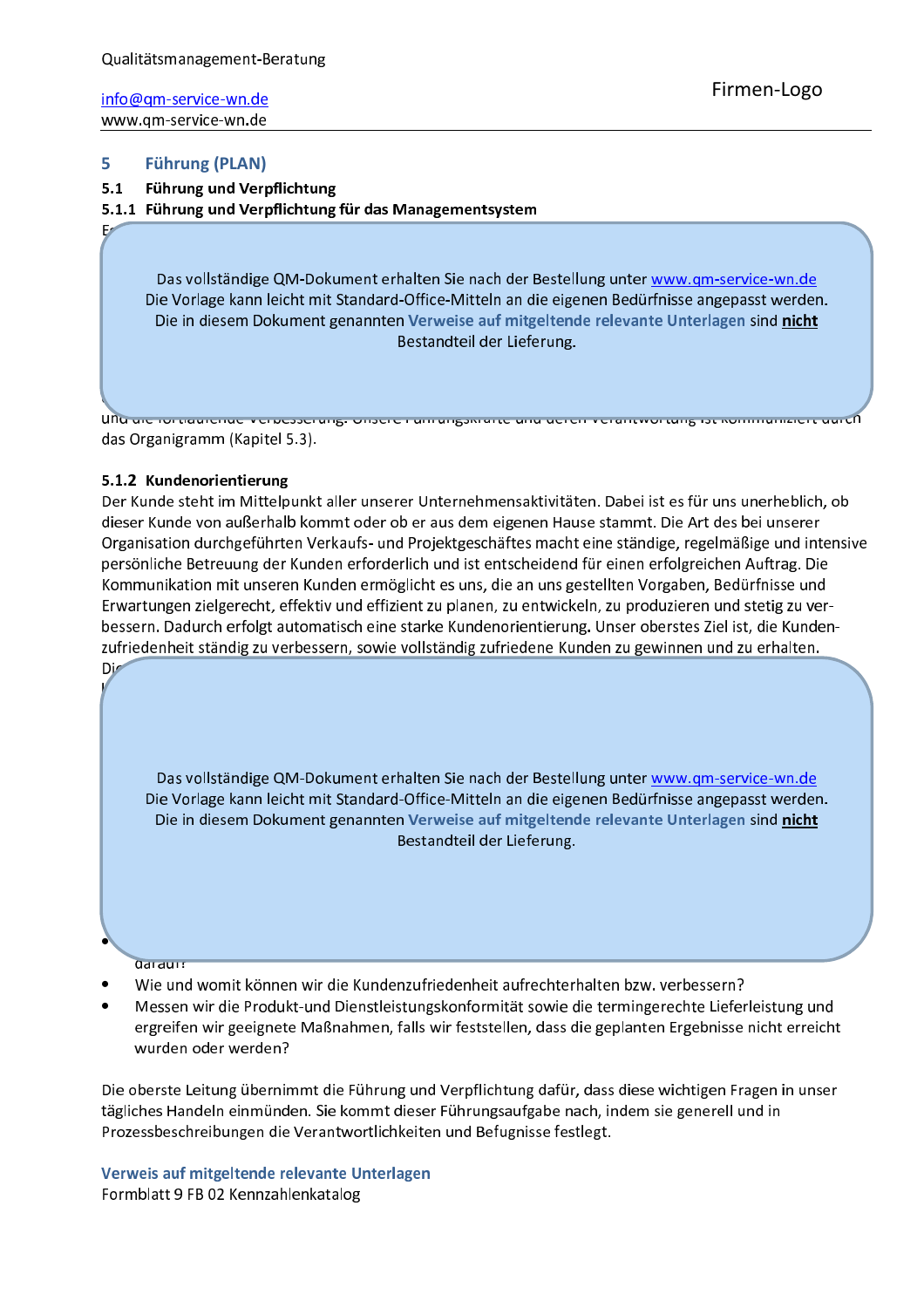#### $5.2$ **Politik**

### 5.2.1 Festlegung der Qualitätspolitik

Die oberste Leitung hat eine Qualitätspolitik festgelegt, umgesetzt und erhält diese aufrecht, die:

- für den Zweck und den Kontext der Organisation angemessen ist und deren strategische Ausrichtung unterstützt:
- einen Rahmen zum Festlegen von Qualitätszielen bietet;
- eine Verpflichtung zur Erfüllung zutreffender Anforderungen enthält;
- eine Verpflichtung zur fortlaufenden Verbesserung des Qualitätsmanagementsystems enthält.

Das vollständige QM-Dokument erhalten Sie nach der Bestellung unter www.qm-service-wn.de Die Vorlage kann leicht mit Standard-Office-Mitteln an die eigenen Bedürfnisse angepasst werden. Die in diesem Dokument genannten Verweise auf mitgeltende relevante Unterlagen sind nicht Bestandteil der Lieferung.

Quantatspontik noch uen aktuenen Anspruchen und degebenneiten gerecht wird.

### Verweis auf mitgeltende relevante Unterlagen

Formblatt 5 FB 01 Qualitätspolitik

### 5.2.2 Bekanntmachung der Qualitätspolitik

Die Qualitätspolitik ist als dokumentierte Information verfügbar und wird jährlich auf Angemessenheit, Umsetzung und Wirksamkeit überprüft und wenn erforderlich werden Anpassungen und Ergänzungen vorgenommen. Die Qualitätspolitik wurde allen Mitarbeitern kommuniziert, vermittelt und wird angewendet. Die Qualitätspolitik wird den interessierten Parteien (soweit angemessen) auf Nachfrage zur Einsicht zur Verfügung gestellt.

### Verweis auf mitgeltende relevante Unterlagen

Formblatt 5 FB 01 Qualitätspolitik

#### Rollen, Verantwortlichkeiten und Befugnisse in der Organisation  $5.3$

Die Gesamtverantwortung für die Qualität der Produkte und Dienstleistungen liegt bei der obersten Leitung des Unternehmens. Die Funktionsbereiche, Verantwortungen, Befugnisse von leitendem Personal und die Wechsel-wirkungen für relevante Rollen sind im Organigramm und in der dokumentierten Information (Prozessbe-schreibungen und wenn vorhanden, auch den Arbeitsanweisungen) festgelegt und werden verstanden. Wir haben Verantwortungen und Befugnisse zugewiesen für:

Das vollständige QM-Dokument erhalten Sie nach der Bestellung unter www.gm-service-wn.de Die Vorlage kann leicht mit Standard-Office-Mitteln an die eigenen Bedürfnisse angepasst werden. Die in diesem Dokument genannten Verweise auf mitgeltende relevante Unterlagen sind nicht Bestandteil der Lieferung.

Verweis auf mitgeltende relevante Unterlagen Formblatt 5 FB 02 Organigramm Formblatt 5 FB 03 Benennung Qualitätsmanager (QMB)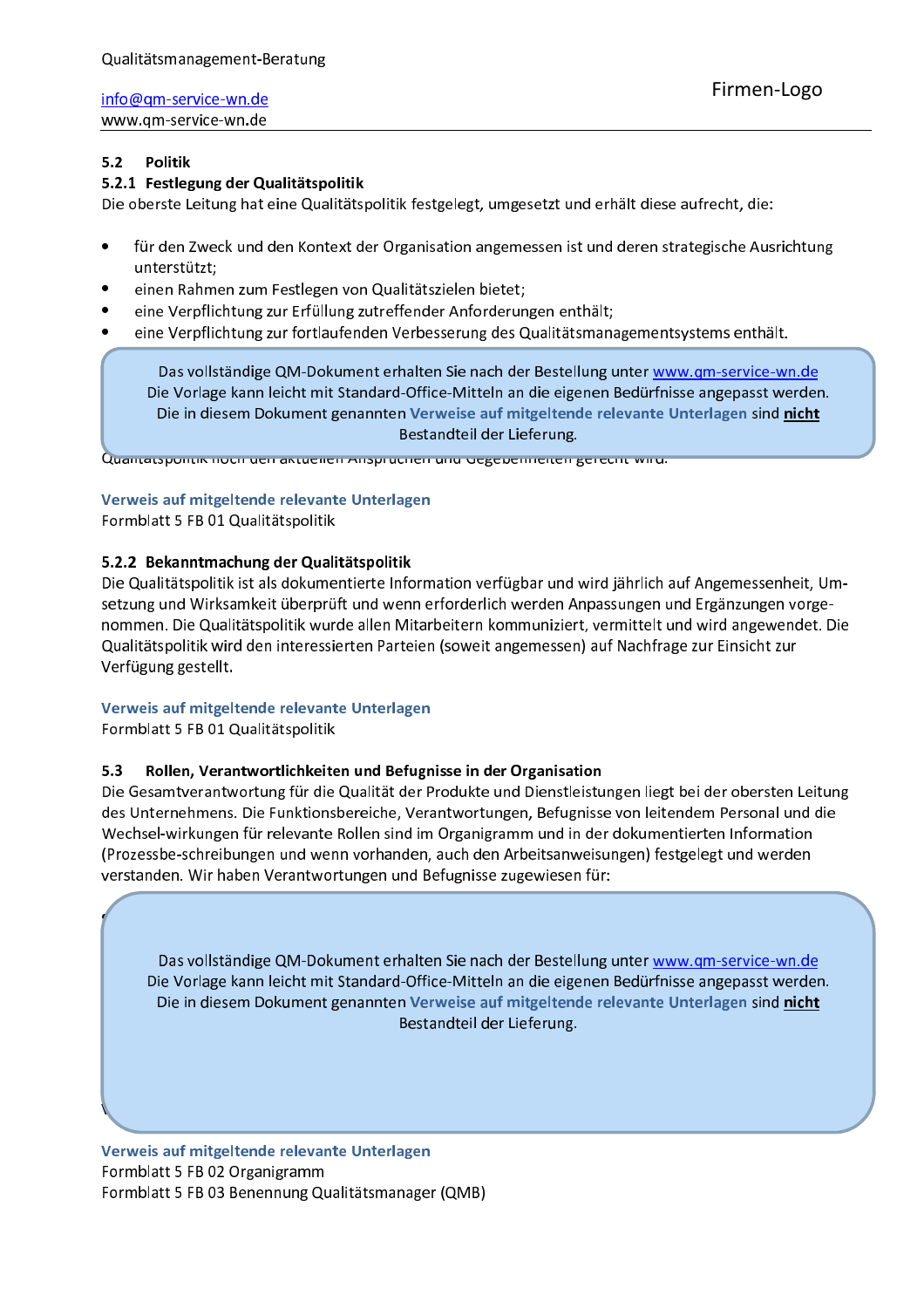#### 6 **Planung (PLAN)**

#### $6.1$ Maßnahmen zum Umgang mit Risiken und Chancen

#### $6.1.1$

Unter dem Begriff "Risiko" verstehen wir das Eintreten unerwarteter Ergebnisse und Ereignisse. Im Kapitel 4 ist der Kontext unseres Unternehmens und die Erfordernisse und Erwartungen der interssierten Parteien beschrieben. Auf dieser Grundlage werden die Risiken und Chancen für unser QM-System und die Projektabwicklung bewertet. Unser Ziel ist es, dass alle Organisationsmitarbeiter ein hohes Bewusstsein für Chancen und Risiken im Arbeitsalltag haben, um bei Bedarf direkt darauf reagieren zu können. Sie dienen dazu:

Das vollständige QM-Dokument erhalten Sie nach der Bestellung unter www.gm-service-wn.de Die Vorlage kann leicht mit Standard-Office-Mitteln an die eigenen Bedürfnisse angepasst werden. Die in diesem Dokument genannten Verweise auf mitgeltende relevante Unterlagen sind nicht Bestandteil der Lieferung.

- die Vermeidung von Risiken;
- ein Risiko auf sich zu nehmen, um eine Chance wahrzunehmen;
- die Beseitigung der Risikoquelle;
- Ändern der Wahrscheinlichkeit oder der Konseguenzen;
- Risikoteilung oder Beibehaltung des Risikos durch verantwortungsbewusste Entscheidung.

Durch die sorgfältige und systematische Identifikation der relevanten externen und internen strategischen und operativen Risiken ergeben sich zugleich prinzipielle Möglichkeiten und konkrete Handlungsoptionen um die Zukunft der Organisation in die gewünschte Richtung zu weisen.

Das vollständige QM-Dokument erhalten Sie nach der Bestellung unter www.gm-service-wn.de Die Vorlage kann leicht mit Standard-Office-Mitteln an die eigenen Bedürfnisse angepasst werden. Die in diesem Dokument genannten Verweise auf mitgeltende relevante Unterlagen sind nicht Bestandteil der Lieferung.

Verweis auf mitgeltende relevante Unterlagen Formblatt 6 FB 01 Risikobewertung und -bericht Formblatt 6 FB 02 Risiko- und Chancenbeurteilung Prozessbeschreibung 6 PB 01 Risikomanagement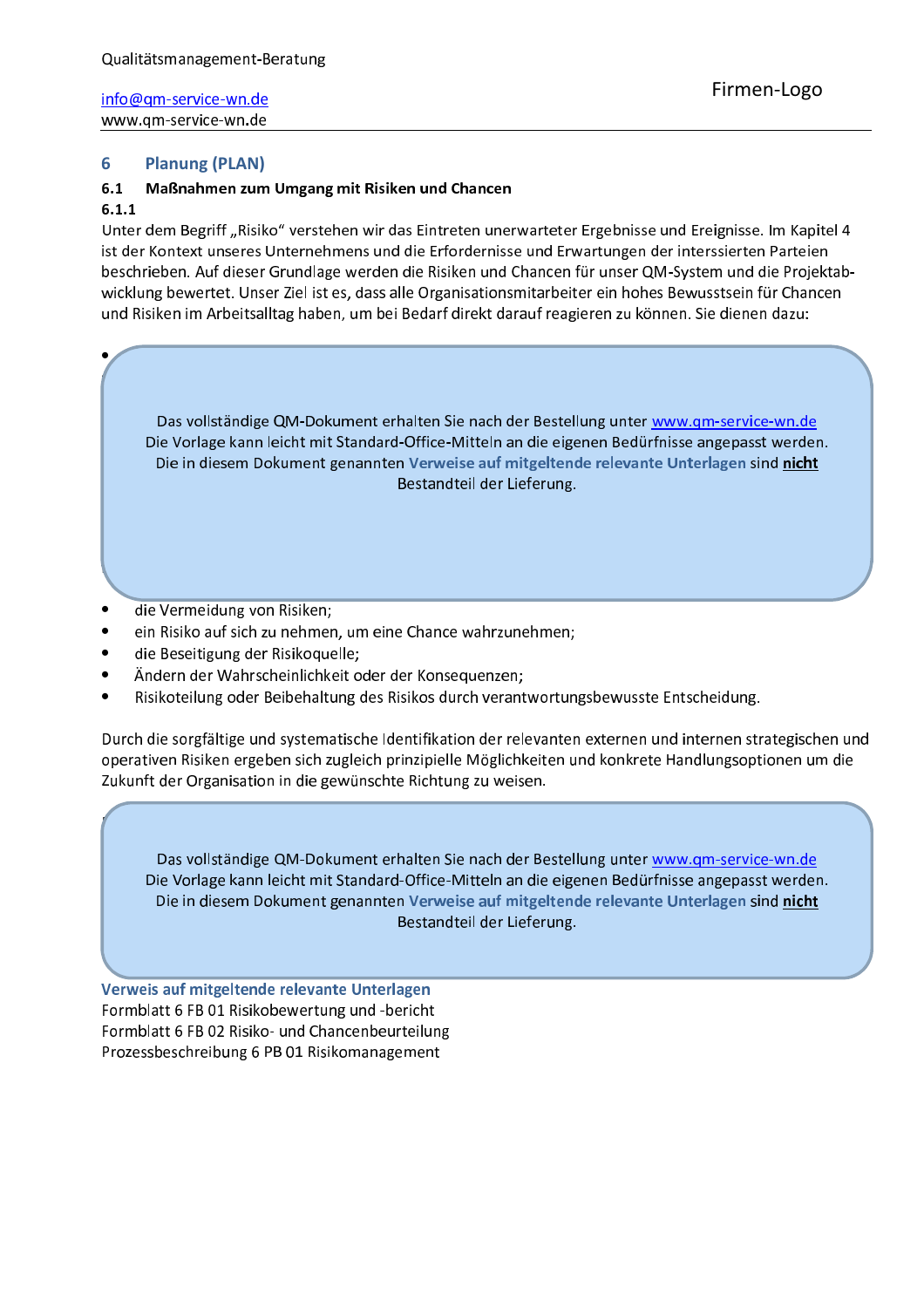#### $6.2$ Qualitätsziele und Planung zur deren Erreichung

 $6.2.1$ 

Wir haben Qualitätsziele mit den Mitarbeitern vereinbart. Im Fokus der Qualitätsziele steht eine (noch) bessere Erfüllung der Kundenanforderungen. Unsere Qualitätsziele:

- stehen im Einklang mit der Qualitätspolitik;  $\bullet$
- sind messbar (smart-Regel);  $\bullet$
- berücksichtigen zutreffende Anforderungen;
- sind relevant für die Konformität von Produkten und Dienstleistungen und für die Steigerung der Kundenzufriedenheit:
- werden laufend überwacht;
- sind auf allen Ebenen vermittelt und
- werden soweit erforderlich aktualisiert.

### Verweis auf mitgeltende relevante Unterlagen

Formblatt 6 FB 03 Qualitätsziele

Formblatt 9 FB 02 Kennzahlenkatalog

### $6.2.2$

W.

Bei der Planung zum Erreichen der Qualitätsziele haben wir Folgendes bestimmt:

Das vollständige QM-Dokument erhalten Sie nach der Bestellung unter www.qm-service-wn.de Die Vorlage kann leicht mit Standard-Office-Mitteln an die eigenen Bedürfnisse angepasst werden. Die in diesem Dokument genannten Verweise auf mitgeltende relevante Unterlagen sind nicht Bestandteil der Lieferung.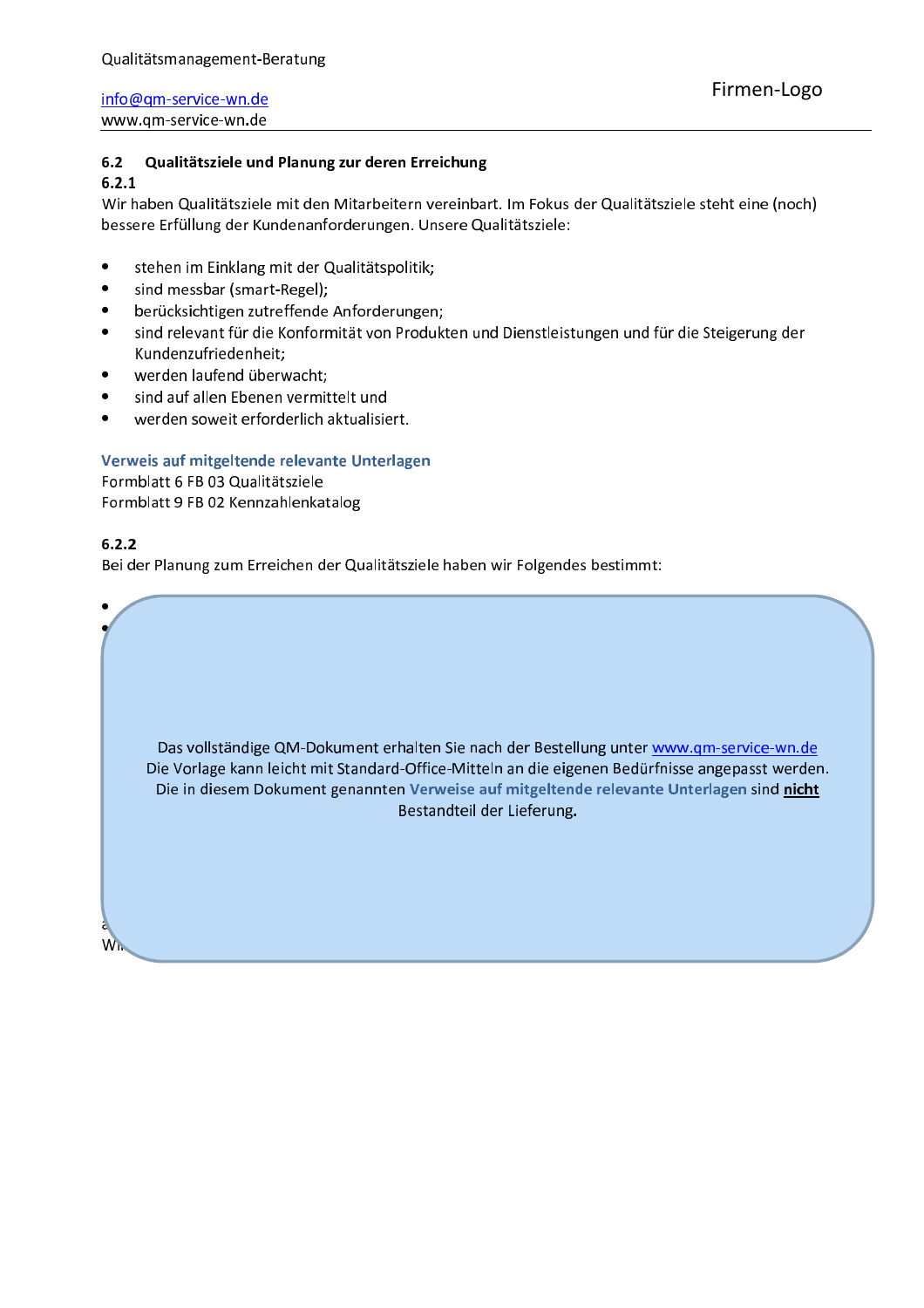Ä۳

#### Planung von Änderungen  $6.3$

Die Anforderungen an unser QM-System und seine Prozesse verändern sich ständig. Häufig sind es kleinere Anpassungen von schriftlichen Regelungen manchmal stehen aber auch größere Herausforderungen bevor. Änderungen am QM-System und seine Prozesse können von allen Mitarbeitern des Unternehmens für das QM-System an den Bereich QM oder über den direkten Prozessverantwortlichen vorgeschlagen werden. Wenn die Notwendigkeit von Änderungen am QM-System besteht, werden diese Änderungen auf geplante Weise durchgeführt. Hierbei beachten wir die Prozesse und deren Wechselwirkungen.

Das vollständige QM-Dokument erhalten Sie nach der Bestellung unter www.gm-service-wn.de Die Vorlage kann leicht mit Standard-Office-Mitteln an die eigenen Bedürfnisse angepasst werden. Die in diesem Dokument genannten Verweise auf mitgeltende relevante Unterlagen sind nicht Bestandteil der Lieferung.

Verweis auf mitgeltende relevante Unterlagen Formblatt 6 FB 04 Änderungen am QM-System Prozessbeschreibung 6 PB 02 Qualität optimal managen

#### $\overline{\mathbf{z}}$ Unterstützung (DO)

#### $7.1$ Ressourcen

### 7.1.1 Allgemeines

Wir haben die erforderlichen Ressourcen für den Aufbau, die Verwirklichung, die Aufrechterhaltung und die fortlaufende Verbesserung des QM-Systems bestimmt und bereitgestellt. Dabei haben wir die Fähigkeiten und Beschränkungen von bestehenden internen Ressourcen und die von externen Anbietern einzuholenden Informationen beachtet.

Die Bereitstellung von Ressourcen für die Verbesserung des QM-Systems und zur Erreichung der Kundenzufriedenheit erfolgt im Zuge der jährlichen Planung die oberste Leitung.

### 7.1.2 Personen

D<sup>3</sup>

Das vollständige QM-Dokument erhalten Sie nach der Bestellung unter www.gm-service-wn.de Die Vorlage kann leicht mit Standard-Office-Mitteln an die eigenen Bedürfnisse angepasst werden. Die in diesem Dokument genannten Verweise auf mitgeltende relevante Unterlagen sind nicht Bestandteil der Lieferung.

- Gebäude und zugehörige Versorgungseinrichtungen;
- Ausrüstung, einschließlich Hardware und Software;
- Informations- und Kommunikationstechnik.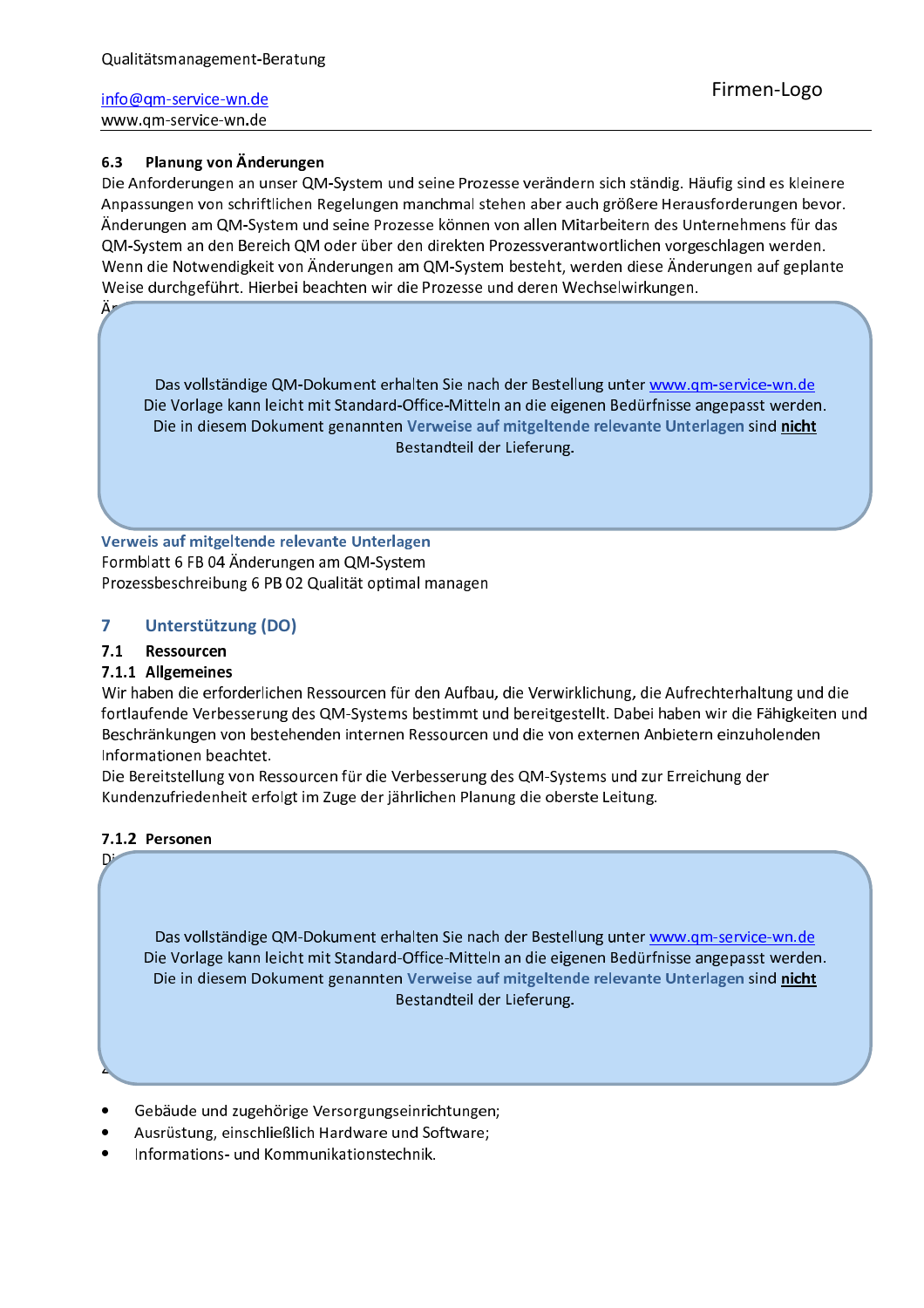### 7.1.4 Prozessumgebung

Mit Prozessumgebung ist die Umgebung gemeint innerhalb derer die Prozesse und die Dienstleistung umgesetzt werden. Sie soll die Leistungserbringung optimal unterstützen und Kunden und Personal vor Gefahren schützen. Gemeint sind:

Das vollständige QM-Dokument erhalten Sie nach der Bestellung unter www.gm-service-wn.de Die Vorlage kann leicht mit Standard-Office-Mitteln an die eigenen Bedürfnisse angepasst werden. Die in diesem Dokument genannten Verweise auf mitgeltende relevante Unterlagen sind nicht Bestandteil der Lieferung.

## 7.1.5 Ressourcen zur Überwachung und Messung

#### 7.1.5.1 Allgemeines

Unser Unternehmen ist Dienstleister im Sinne der zugrunde liegenden Norm und setzt keine Prüf- und Messmittel zum Nachweis der Produktkonformität ein. Jegliche Messungen von Produkten werden von beauftragten externen Anbietern durchgeführt.

Das vollständige QM-Dokument erhalten Sie nach der Bestellung unter www.qm-service-wn.de Die Vorlage kann leicht mit Standard-Office-Mitteln an die eigenen Bedürfnisse angepasst werden. Die in diesem Dokument genannten Verweise auf mitgeltende relevante Unterlagen sind nicht Bestandteil der Lieferung.

Das Wissen über unser QM-System ist auf dem Sever veröffentlicht und steht den Mitarbeitern zur Verfügung. Bei der Einstellung neuer Mitarbeiter organisieren Prozessverantwortliche und Personalabteilung die Einführung in alle relevanten Wissensbereiche der Organisation. Beim Ausscheiden von Mitarbeitern sind die zuständigen Prozessverantwortlichen dafür verantwortlich, eine geordnete Übergabe sicherzustellen, um einen Verlust von Wissen zu verhindern oder zu verringern. Das operative Geschäft wird durch bereichsübergreifend verwendeten EDV-Systemen, unterstützt, welche gleichzeitig Speicherorte für Wissen sind.

Für Vorgänge, zu denen keine oder nicht ausreichenden Informationen vorliegen, kann im Internet recherchiert werden.

Auch der persönliche Erfahrungsaustausch, der informell und ungeplant erfolgen kann oder formell im Rahmen von Meetings oder Online-Gruppen, ist eine wichtige Plattform zum Erhalt des Wissens der Organisation, zur Erlangung von Zusatzwissen und zur Kommunikation von Lessons Learned.

### Verweis auf mitgeltende relevante Unterlagen Formblatt 7 FB 05 OM-Portal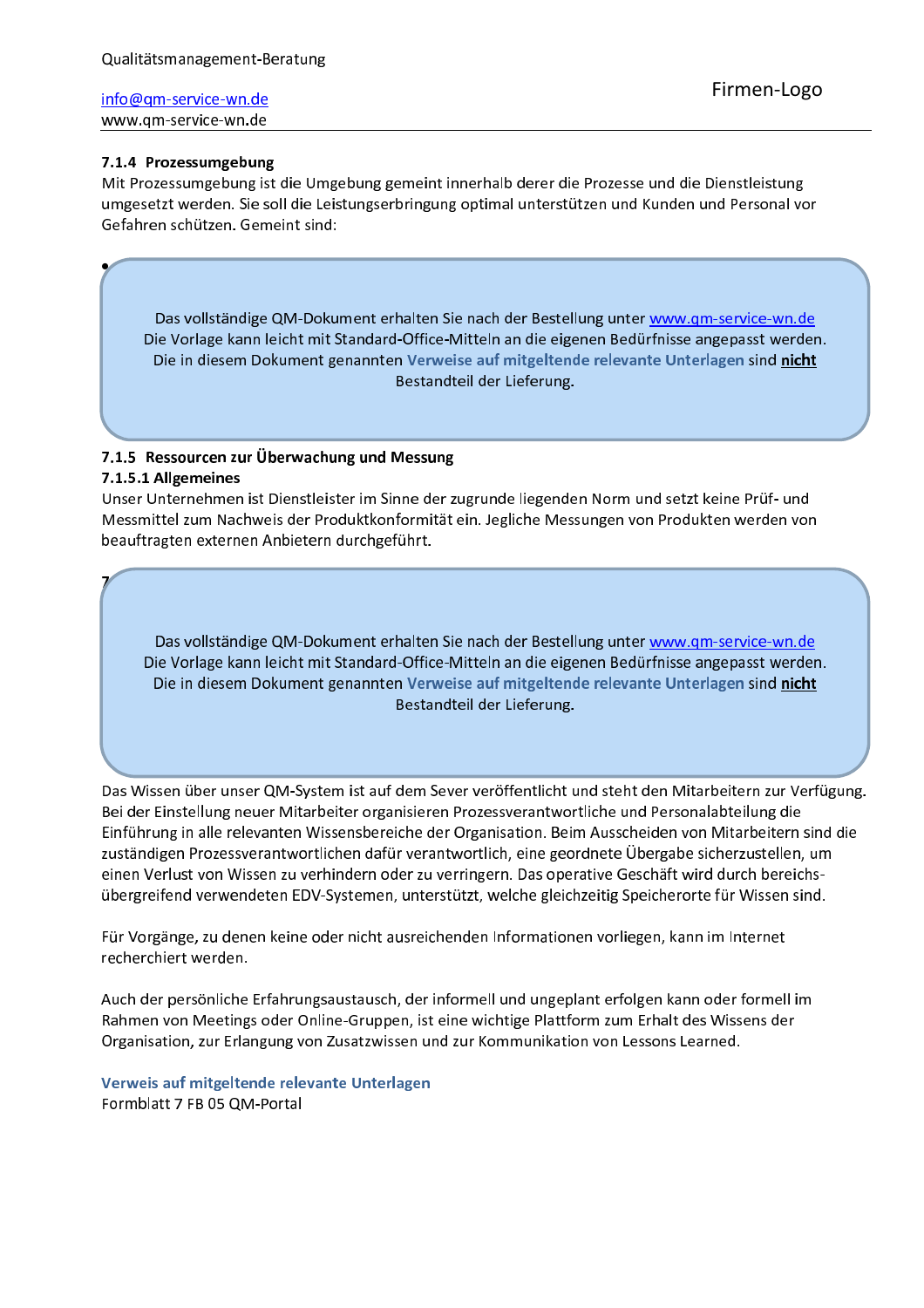### info@qm-service-wn.de

www.qm-service-wn.de

#### $7.2$ Kompetenz

Das vollständige QM-Dokument erhalten Sie nach der Bestellung unter www.qm-service-wn.de Die Vorlage kann leicht mit Standard-Office-Mitteln an die eigenen Bedürfnisse angepasst werden. Die in diesem Dokument genannten Verweise auf mitgeltende relevante Unterlagen sind nicht Bestandteil der Lieferung.

Verweis auf mitgeltende relevante Unterlagen

Formblatt 7 FB 01 Schulungs-/Unterweisungsplan Formblatt 7 FB 02 Nachweis Schulung/ Unterweisung/Belehrung Formblatt 7 FB 03 Qualifikationsmatrix Prozessbeschreibung 7 PB 01 Kompetenz und Bewusstsein

#### $7.3$ **Bewusstsein**

Alle Mitarbeiter werden zu einer gesamtbetrieblichen bewussten Wahrnehmung des vorhandenen QM-Systems mit seinen Wesensmerkmalen und Zielen im Rahmen der Einarbeitung, Unterweisung, Schulung, Audits und Qualitätszirkel über folgende Aspekte informiert:

Das vollständige QM-Dokument erhalten Sie nach der Bestellung unter www.gm-service-wn.de Die Vorlage kann leicht mit Standard-Office-Mitteln an die eigenen Bedürfnisse angepasst werden. Die in diesem Dokument genannten Verweise auf mitgeltende relevante Unterlagen sind nicht Bestandteil der Lieferung.

die Wichtigkeit ethischen Verhaltens.

#### Kommunikation  $7.4$

Die Kommunikation zwischen den Mitarbeitern, Vorgesetzten, und Kunden ist unabdingbar für den reibungslosen Ablauf aller Prozesse und damit für die Qualität unserer Produkte. Der Informationsfluss muss sicherstellen, dass alle zeitnah von den bereitgestellten Informationen profitieren können. Die interne Kommunikation ist in der dokumentierten Information des QM-Systems festgelegt. Eine geregelte Kommunikation und Information erfolgt durch das Formularwesen bzw. findet auftragsbezogen, ergebnisorientiert statt und. Weiter werden in angemessenem Umfang mündliche Einweisungen und Mitarbeitergespräche geführt. Als Unternehmen mit flachen Hierarchien steht es natürlich jedem Mitarbeiter frei direkt mit der obersten Leitung zu kommunizieren bzw. umgekehrt.

Das vollständige QM-Dokument erhalten Sie nach der Bestellung unter www.qm-service-wn.de Die Vorlage kann leicht mit Standard-Office-Mitteln an die eigenen Bedürfnisse angepasst werden. Die in diesem Dokument genannten Verweise auf mitgeltende relevante Unterlagen sind nicht Bestandteil der Lieferung.

Zusätzlich benötigte Kommunikationsaktivitäten können mittels Formblatt Kommunikationsplan durch die oberste Leitung geplant und koordiniert werden. Das Funktionieren des Informationsflusses wird im Zuge der internen Audits überprüft.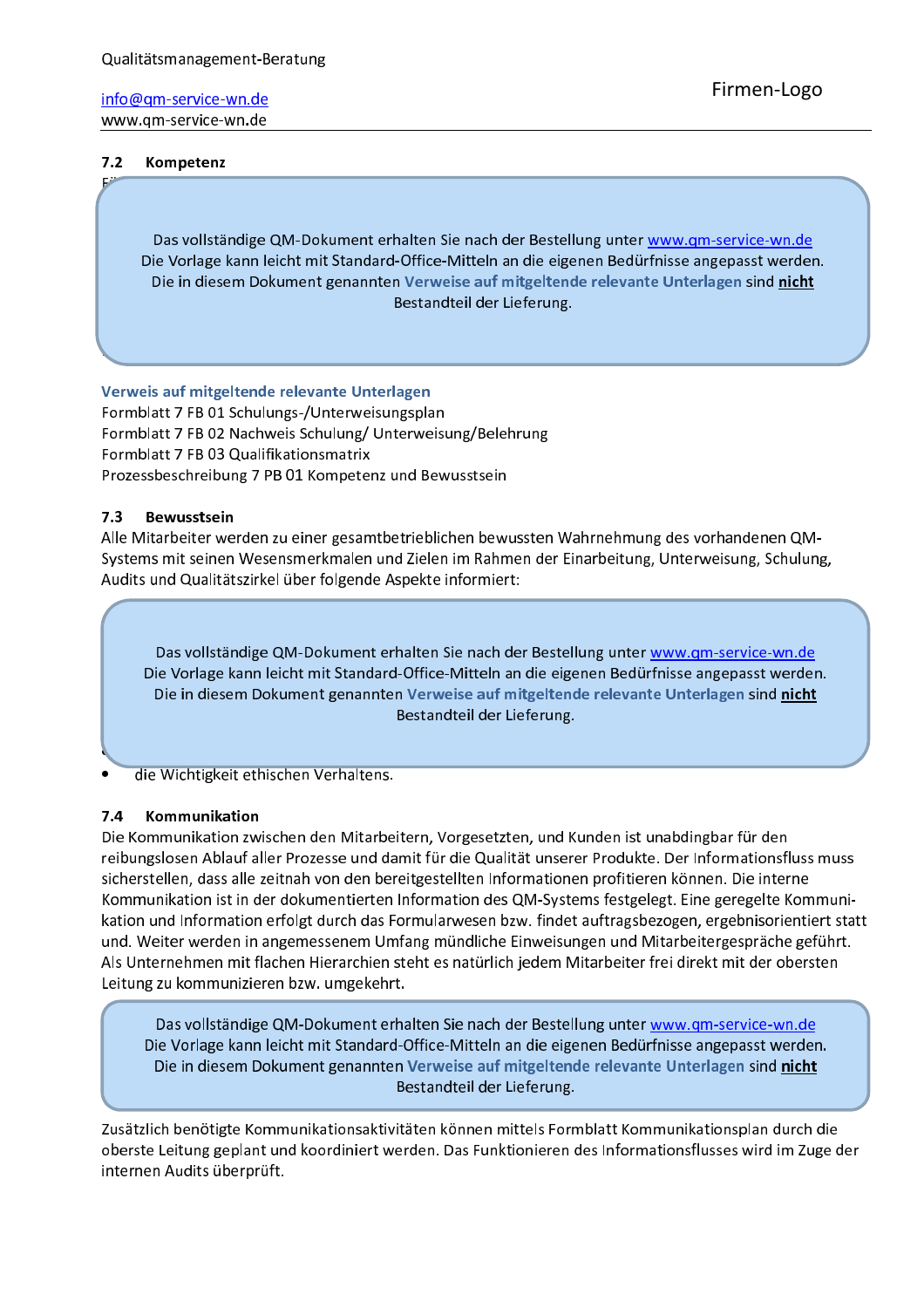### Abbildung 4: Kommunikationsstruktur



#### Verweis auf mitgeltende relevante Unterlagen

Formblatt 7 FB 04 Kommunikationsplan

#### **Dokumentierte Information**  $7.5$

#### 7.5.1 Allgemeines

Dokumentierte Informationen des QM-Systems werden mindestens in dem Umfang erstellt bzw. aufbewahrt und geschützt die von der Internationalen Norm geforderte dokumentierte Informationen und die für eine ordnungsgemäße Leistungserbringung gemäß den Anforderungen, die sich aus internen und externen Themen der Leistungserbringung und den Anforderungen der interessierten Parteien ableiten lassen erforderlich sind. Unser QM-Handbuch bildet hierbei die Basis und beschreibt zusammen mit den Prozessbeschreibungen und den Formblättern, sowie den dazugehörigen Arbeitsanweisungen und weiteren QM relevanten Dokumenten, alle im Unternehmen verankerten qualitätsrelevanten Abläufe, Verfahren und Tätigkeiten.





Verweis auf mitgeltende relevante Unterlagen Formblatt 7 FB 05 QM-Portal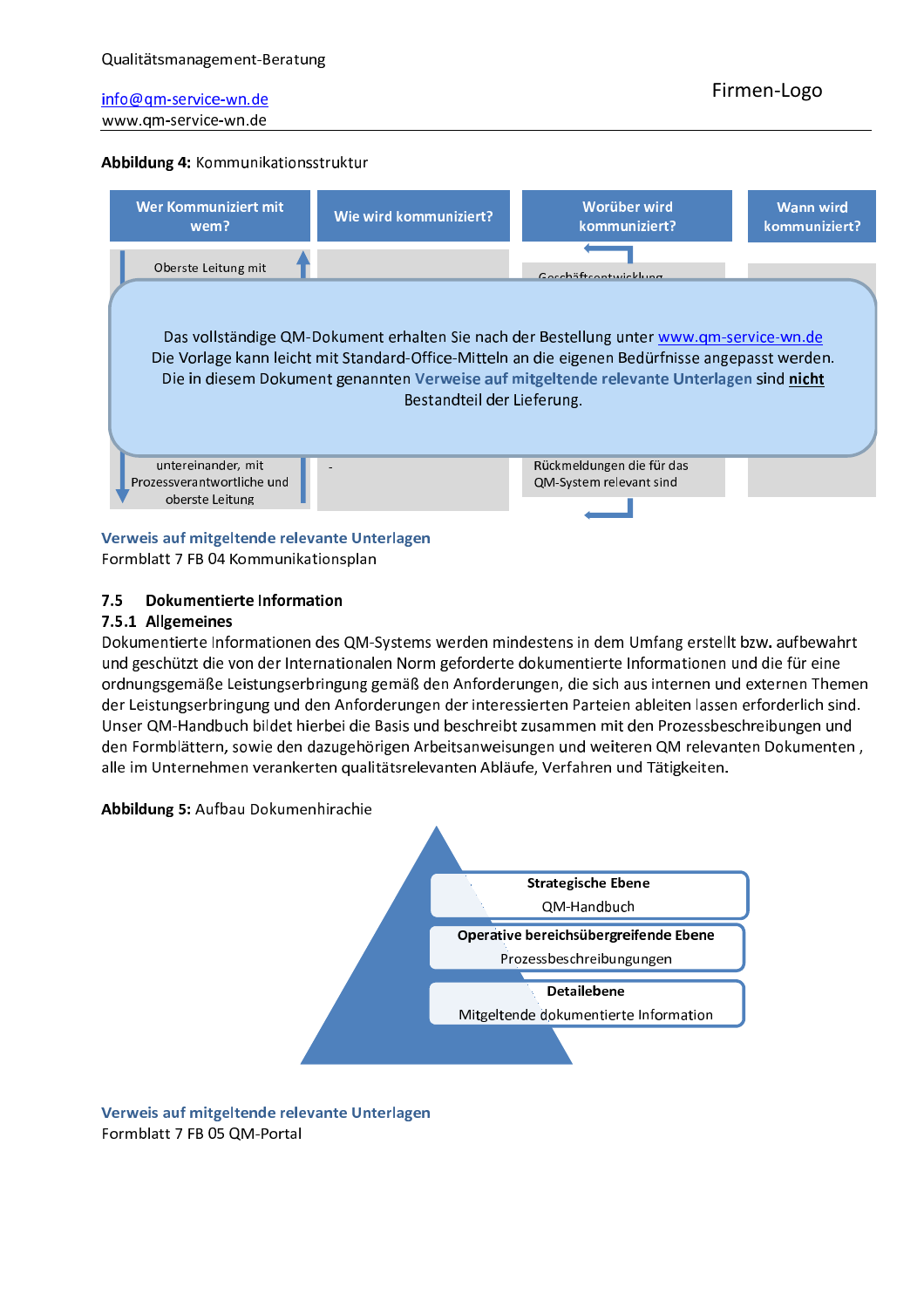### 7.5.2 Erstellen und Aktualisieren

Bei der Erstellung und Aktualisierung dokumentierter Informationen die für die Qualität der Leistungserbringung bedeutend sind, achtet die Organisation auf:

- eine angemessene Kennzeichnung und Beschreibung (z. B. Titel, Datum, Autor oder Referenznummer);
- ein angemessenes Format (z. B. Sprache, Softwareversion, Graphiken) und Medium (z. B. Papier, elektronisch), sowie
- eine angemessene Überprüfung und Genehmigung durch befugte Personen im Hinblick auf Eignung und Angemessenheit.

### 7.5.3 Lenkung dokumentierter Information

7.5.3.1 Die für das QM-System erforderliche und von dieser Internationalen Norm geforderte dokumentierte Information wird systematisch gelenkt, um sicherzustellen, dass sie:

- verfügbar und für die Verwendung an dem Ort und zu der Zeit geeignet ist, an dem bzw. zu der sie benötigt wird;
- angemessen geschützt wird (z. B. vor Verlust der Vertraulichkeit, unsachgemäßem Gebrauch oder Verlust der Integrität).

7.5.3.2 Bei der Lenkung dokumentierter Informationen berücksichtigen wir:

Das vollständige QM-Dokument erhalten Sie nach der Bestellung unter www.gm-service-wn.de Die Vorlage kann leicht mit Standard-Office-Mitteln an die eigenen Bedürfnisse angepasst werden. Die in diesem Dokument genannten Verweise auf mitgeltende relevante Unterlagen sind nicht Bestandteil der Lieferung. D).

Dokumentierte Informationen, welche einen Nachweis zur Herkunft des Produktes, der Konformität und dem Versand erbringen, werden aufbewahrt.

# Verweis auf mitgeltende relevante Unterlagen

Prozessbeschreibung 7 PB 02 Lenkung dokumentierte Information Prozessbeschreibung 7 PB 03 Dokumentierte Information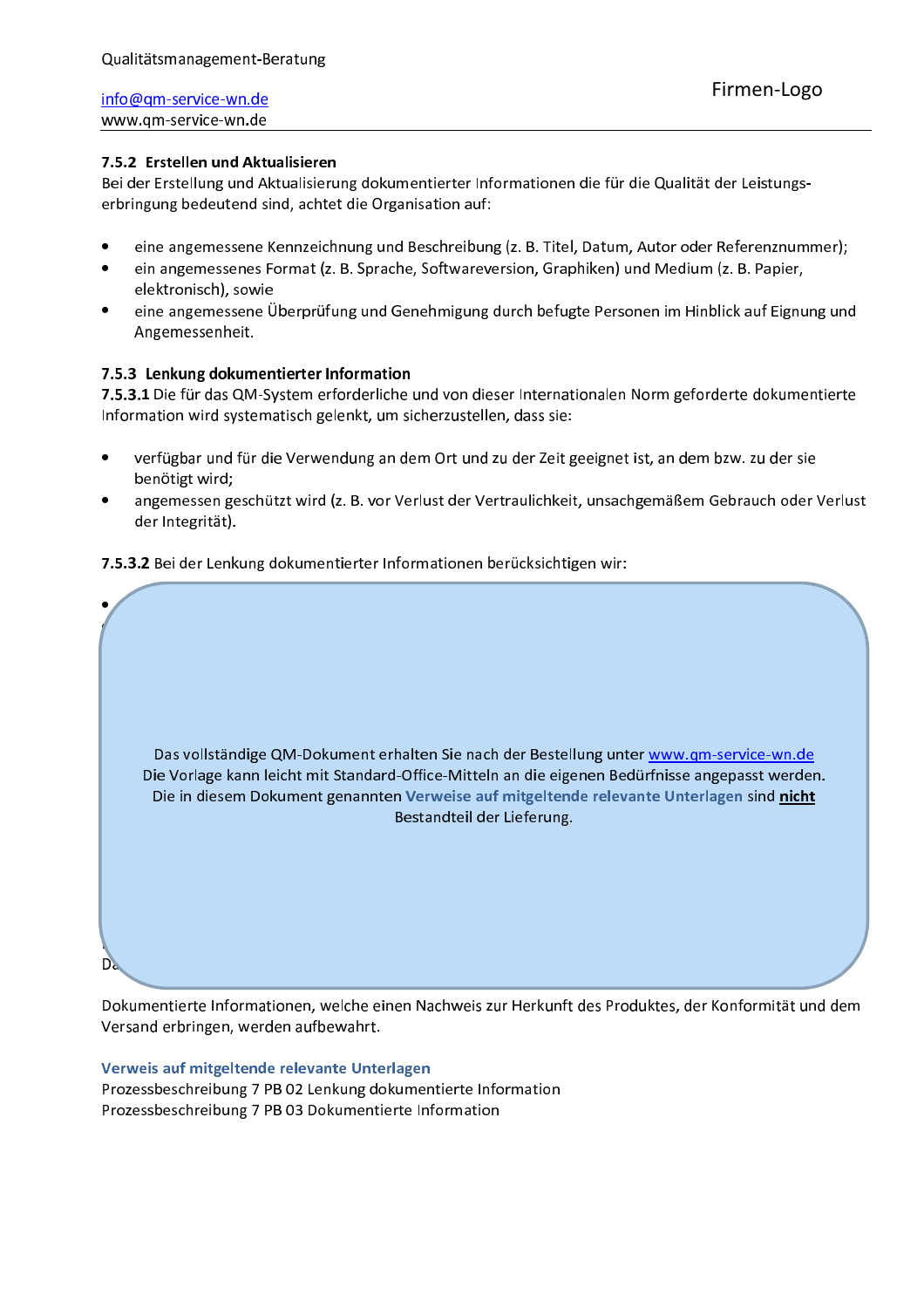#### 8 **Betrieb (DO)**

#### 8.1 **Betriebliche Planung und Steuerung**

Als Konsequenz unserer strategischen Ausrichtung als Händler führen wir keine Herstellung durch. Im Sinne des Normenabschnitts 8.1 planen und Steuern wir den Herstellungsprozess. Alle Dienstleistungen, die wir anbieten, erfolgen im Auftrag von Kunden. Insofern erfolgt die Absprache zur Ausführung der Leistung in Zusammenarbeit mit dem Auftraggeber. Bevor ein neuer Kundenauftrag zum Fertigungsauftrag wird werden folgende Eingaben immer beachtet:

Das vollständige QM-Dokument erhalten Sie nach der Bestellung unter www.qm-service-wn.de Die Vorlage kann leicht mit Standard-Office-Mitteln an die eigenen Bedürfnisse angepasst werden. Die in diesem Dokument genannten Verweise auf mitgeltende relevante Unterlagen sind nicht Bestandteil der Lieferung.

Diese genannten Punkte werden in grundsätzlicher Art und Weise in unseren dokumentierten QM-Informationen berücksichtigt, welche sich auf standardisierte Prozesse beziehen.

Das vollständige QM-Dokument erhalten Sie nach der Bestellung unter www.qm-service-wn.de Die Vorlage kann leicht mit Standard-Office-Mitteln an die eigenen Bedürfnisse angepasst werden. Die in diesem Dokument genannten Verweise auf mitgeltende relevante Unterlagen sind nicht Bestandteil der Lieferung.

Verweis auf mitgeltende relevante Unterlagen Prozessbeschreibung 8 PB 01 Auftragsabwicklung Prozessbeschreibung 8 PB 02 Lenkung von Arbeitsverlagerungen

### 8.1.2 Konfigurationsmanagement

Unser Unternehmen stellt eine dokumentierte Verfolgung und Kontrolle der physischen und funktionalen Dienstleistungsmerkmale über den gesamten Produktlebenszyklus sicher. Externe Anbieter sind zur Lieferung der Produktdokumentationen an unser Unternehmen verpflichtet, so dass die Einhaltung von Produktmerkmalen und Rückverfolgbarkeit zur Kundenkonfiguration gemäß dessen Zeichnungen und Vorgaben gewährleistet ist.

### Verweis auf mitgeltende relevante Unterlagen

Formblatt 8 FB 01 Konfigurationsbuchführung Prozessbeschreibung 8 PB 03 Konfigurationsmanagement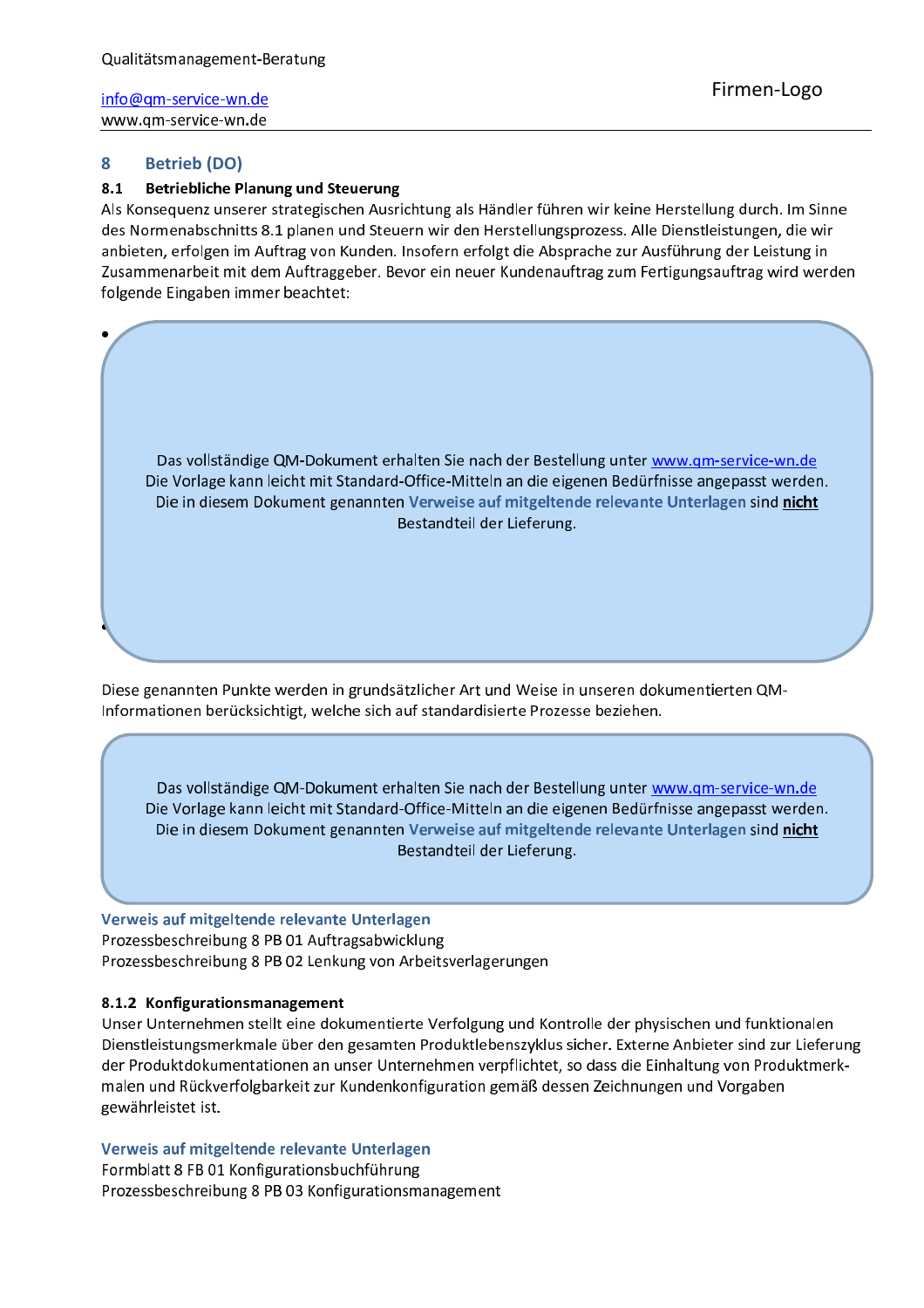НΖ

 $7<sup>th</sup>$ 

### 8.1.4 Verhinderung gefälschter Teile

Gefälschte oder vermutlich gefälschte Teile sind Teile zweifelhafter Herkunft, also Baugruppen oder ein Teil oder Material, von dem vermutet wird, dass es nicht gemäß den genehmigten oder anerkannten Verfahren hergestellt oder dem zugelassenen Muster oder anzuwendenden Normen oder Standards entspricht. Als präventive Maßnahmen wirkt eine sorgfältige Auswahl und -überwachung von externen Anbietern.

Das vollständige QM-Dokument erhalten Sie nach der Bestellung unter www.qm-service-wn.de Die Vorlage kann leicht mit Standard-Office-Mitteln an die eigenen Bedürfnisse angepasst werden. Die in diesem Dokument genannten Verweise auf mitgeltende relevante Unterlagen sind nicht Bestandteil der Lieferung.

- Verifizierungs- und Prüfungsmethoden zur Erkennung gefälschter Teile;
- Verfolgung von Berichten aus externen Quellen zu gefälschten Teilen;
- Sperrung (Quarantäne) und Berichterstattung bei mutmaßlichen oder erwiesenermaßen gefälschten Teilen.

#### 8.1.5 Verhinderung von Teilen zweifelhafter Herkunft

Es werden vom Unternehmen nur zu fertigende Bauteile und Baugruppen gemäß genehmigten Bauunterlagen der Kunden bei externen Anbietern beschafft. Die vom Unternehmen zugelassenen externen Anbieter unterliegen der Geheimhaltung und sind verpflichtet die Bauunterlagen nach Abschluss der Fertigung

Das vollständige QM-Dokument erhalten Sie nach der Bestellung unter www.qm-service-wn.de Die Vorlage kann leicht mit Standard-Office-Mitteln an die eigenen Bedürfnisse angepasst werden. Die in diesem Dokument genannten Verweise auf mitgeltende relevante Unterlagen sind nicht Bestandteil der Lieferung.

- Verfolgung von Berichten aus externen Quellen zu Teilen zweifelhafter Herkunft;
- Sperrung (Quarantäne) und Berichterstattung bei Teilen zweifelhafter Herkunft in Übereinstimmung mit den Anforderungen der zuständigen Behörde oder der Kunden, wenn gefordert.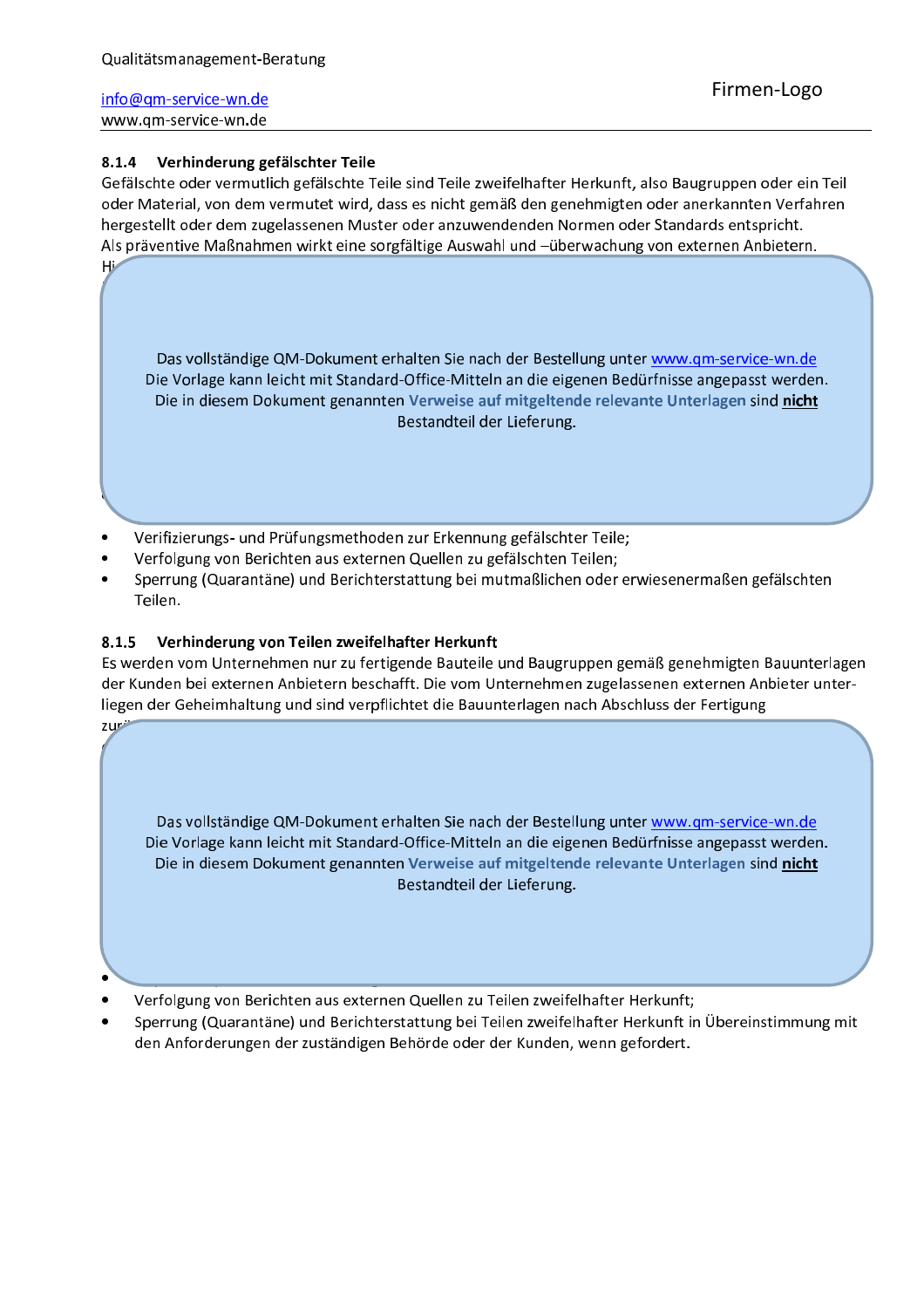#### $8.2$ Anforderungen an Produkte und Dienstleistungen

### 8.2.1 Kommunikation mit den Kunden

Für die Gestaltung einer wirksamen Zusammenarbeit mit den Kunden sind alle Stellen verantwortlich, die Kontakt mit den Kunden haben. Die Kommunikationsstrukturen, die für die interne Kommunikation aufgestellt wurden, gelten auch für die Kommunikation mit dem Kunden. Hierzu zählt insbesondere auch der persönliche Kontakt durch Besuche und Telefonate mit den Kunden. Die Kommunikation mit dem Kunden umfasst:

Das vollständige QM-Dokument erhalten Sie nach der Bestellung unter www.gm-service-wn.de Die Vorlage kann leicht mit Standard-Office-Mitteln an die eigenen Bedürfnisse angepasst werden. Die in diesem Dokument genannten Verweise auf mitgeltende relevante Unterlagen sind nicht Bestandteil der Lieferung.

### 8.2.2 Bestimmung von Anforderungen an Produkte und Dienstleistungen

Bei der Bestimmung von Anforderungen an die Produkte und Dienstleistungen, die Kunden angeboten werden sollen, stellt unsere Organisation sicher, dass:

- die Anforderungen an das Produkt und die Dienstleistung festgelegt sind, einschließlich jeglicher zutreffender gesetzlicher und behördlicher Anforderungen sowie derjenigen, die von der Organisation als notwendig erachtet werden;
- die Organisation die Zusagen im Hinblick auf die von ihr angebotenen Produkte und Dienstleistungen erfüllen kann.

### 8.2.3 Überprüfung der Anforderungen für Produkte und Dienstleistungen

8.2.3.1 Bei allen eingehenden Anfragen erfolgt grundsätzlich eine sorgfälltige Bewertung der Kundenanforderungen. Die Überprüfung schließt Folgendes ein:

|    | Das vollständige QM-Dokument erhalten Sie nach der Bestellung unter www.qm-service-wn.de<br>Die Vorlage kann leicht mit Standard-Office-Mitteln an die eigenen Bedürfnisse angepasst werden.<br>Die in diesem Dokument genannten Verweise auf mitgeltende relevante Unterlagen sind nicht<br>Bestandteil der Lieferung. |
|----|-------------------------------------------------------------------------------------------------------------------------------------------------------------------------------------------------------------------------------------------------------------------------------------------------------------------------|
| d۵ |                                                                                                                                                                                                                                                                                                                         |

8.2.3.2 Sofern zutreffend, werden in unserem Hause nach den gesetzlichen Regelungen dokumentierte Informationen aufbewahrt: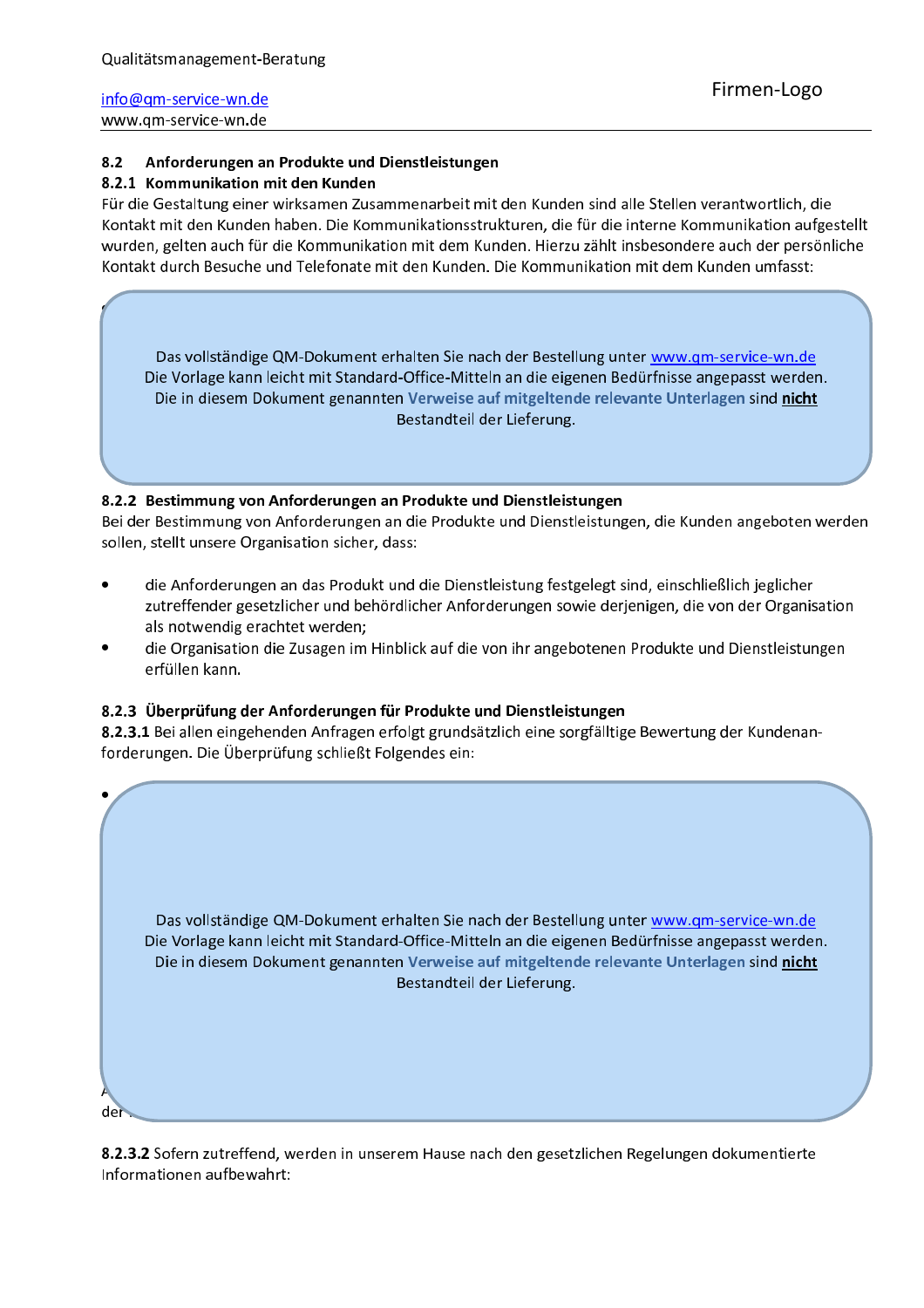- über die Ergebnisse der Überprüfung;
- über jegliche neue Anforderungen an die Produkte und Dienstleistungen.

### Verweis auf mitgeltende relevante Unterlagen

Formblatt 8 FB 02 Prüfung der Anforderungen Prozessbeschreibung 8 PB 04 Anfrage- und Angebotsbearbeitung

### 8.2.4 Änderungen von Anforderungen an Produkte und Dienstleistungen

Das vollständige QM-Dokument erhalten Sie nach der Bestellung unter www.qm-service-wn.de Die Vorlage kann leicht mit Standard-Office-Mitteln an die eigenen Bedürfnisse angepasst werden. Die in diesem Dokument genannten Verweise auf mitgeltende relevante Unterlagen sind nicht Bestandteil der Lieferung.

#### $8.\overline{3}$ Entwicklung von Produkten und Dienstleistungen

### 8.3.1 Allgemeines

Unser Unternehmen betreibt keine Entwicklung im Sinne der zugrunde liegenden Norm. Die Entwicklung wird ausschließlich von unseren Kunden als interessierte Partei vorgenommen.

#### 8.4 Steuerung von extern bereitgestellten Prozessen, Produkten und Dienstleistungen

### 8.4.1 Allgemeines

 $Al<sub>2</sub>$ 

Der Beschaffungsprozess stellt sicher, dass extern beschaffte Produkte und Dienstleistungen den festgelegten Anforderungen entsprechen. Neue externe Anbieter werden auf Basis vorgegebener Kriterien ausgewählt und nach positiver Bewertung im Verzeichnis externer Anbieter gelistet.

Grundsätzlich ist nur der Einkauf für die Beschaffung der Produkte und Dienstleistungen verantwortlich, einschließlich jener, die aus den vom Kunden festgelegten Quellen stammen. Über das "Verzeichnis externe Anbieter" ist die Verwendung von vorgegebener oder genehmigter externer Anbieter durch den Kunden, einschließlich solcher für Verfahren (z. B: spezieller Prozesse) sichergestellt. Mögliche Risiken werden analysiert und bewertet um mögliche Schäden zu minimieren oder ganz abzuwenden. Das Beurteilungsergebnis sowie die getroffenen Maßnahmen werden dokumentiert.

Das vollständige QM-Dokument erhalten Sie nach der Bestellung unter www.qm-service-wn.de Die Vorlage kann leicht mit Standard-Office-Mitteln an die eigenen Bedürfnisse angepasst werden. Die in diesem Dokument genannten Verweise auf mitgeltende relevante Unterlagen sind nicht Bestandteil der Lieferung.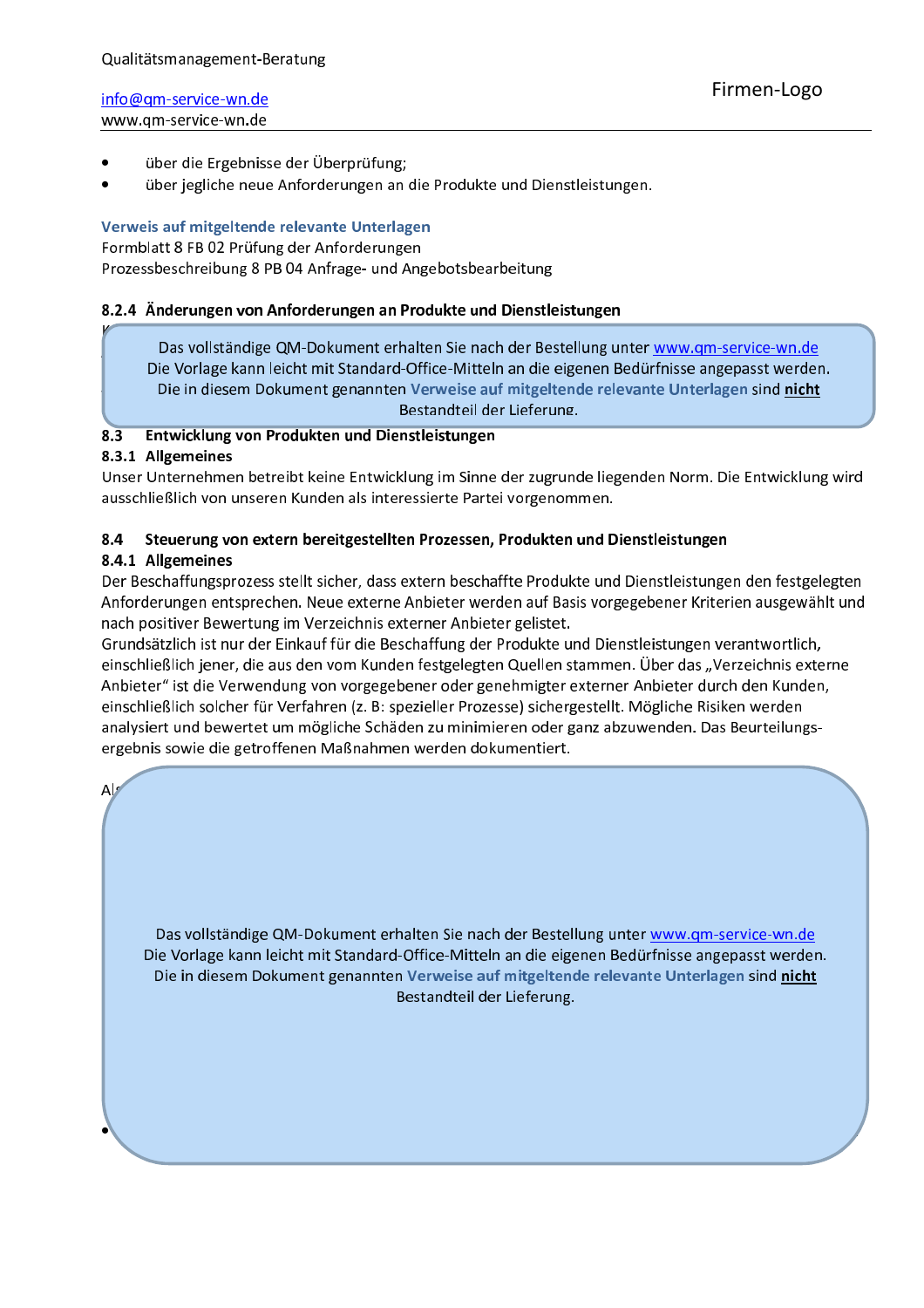### 8.4.1.1 Die Organisation:

- hat den Prozess, die Verantwortlichkeiten und die Zuständigkeit für die Entscheidung über den Status der Zulassung, die Änderungen des Status der Zulassung und Voraussetzungen für einen gesteuerten Einsatz von externen Anbietern in Abhängigkeit von deren Zulassungsstatus festgelegt;
- unterhält ein Verzeichnis ihrer externen Anbieter, das den Status der Zulassung (z. B. zugelassen, bedingt zugelassen, nicht zugelassen) und den Umfang der Zulassung (z. B. Produkttyp, Prozessfamilie, Vertriebsrechte) angibt;
- bewertet in regelmäßigen Abständen die Leistungsfähigkeit der externen Anbieter, einschließlich der Konformität von Prozessen, Produkten und Dienstleistungen und der pünktlichen Lieferleistung;
- legt die notwendigen Maßnahmen fest, wenn es sich um externe Anbieter handelt, die die Anforderungen nicht erfüllen;
- hat Anforderungen zur Kontrolle dokumentierter Informationen festgelegt, die von externen Anbietern erstellt und/oder aufbewahrt werden.

### Verweis auf mitgeltende relevante Unterlagen

Formblatt 8 FB 03 Verzeichnis externe Anbieter Formblatt 8 FB 05 Auditprogramm externe Anbieter Formblatt 8 FB 06 Auditplan externer Anbieter Formblatt 8 FB 07 Auditbericht externer Anbieter Prozessbeschreibung 8 PB 05 Auswahl von externen Anbietern Prozessbeschreibung 8 PB 06 Externes Audit Prozessbeschreibung 8 PB 07 Beschaffung

### 8.4.2 Art und Umfang der Steuerung

 $D^{\perp}$ 

Das vollständige QM-Dokument erhalten Sie nach der Bestellung unter www.gm-service-wn.de Die Vorlage kann leicht mit Standard-Office-Mitteln an die eigenen Bedürfnisse angepasst werden. Die in diesem Dokument genannten Verweise auf mitgeltende relevante Unterlagen sind nicht Bestandteil der Lieferung.

#### Verweis auf mitgeltende relevante Unterlagen

Formblatt 8 FB 04 Leistungsbewertung externe Anbieter

### 8.4.3 Informationen für externe Anbieter

Unser Unternehmen steht in der Verpflichtung externe Anbieter über die Übereinstimmung der Beschaffungsanforderungen für Produkt- und Dienstleistungen zu informieren. Basis für die Sicherstellung ist eine einwandfreie funktionierende Kommunikationsstruktur, sowohl mündlich als auch schriftlich.

Wenn zutreffend stellen wir unseren externen Anbietern unsere Anforderungen in Bezug auf Folgendes mit: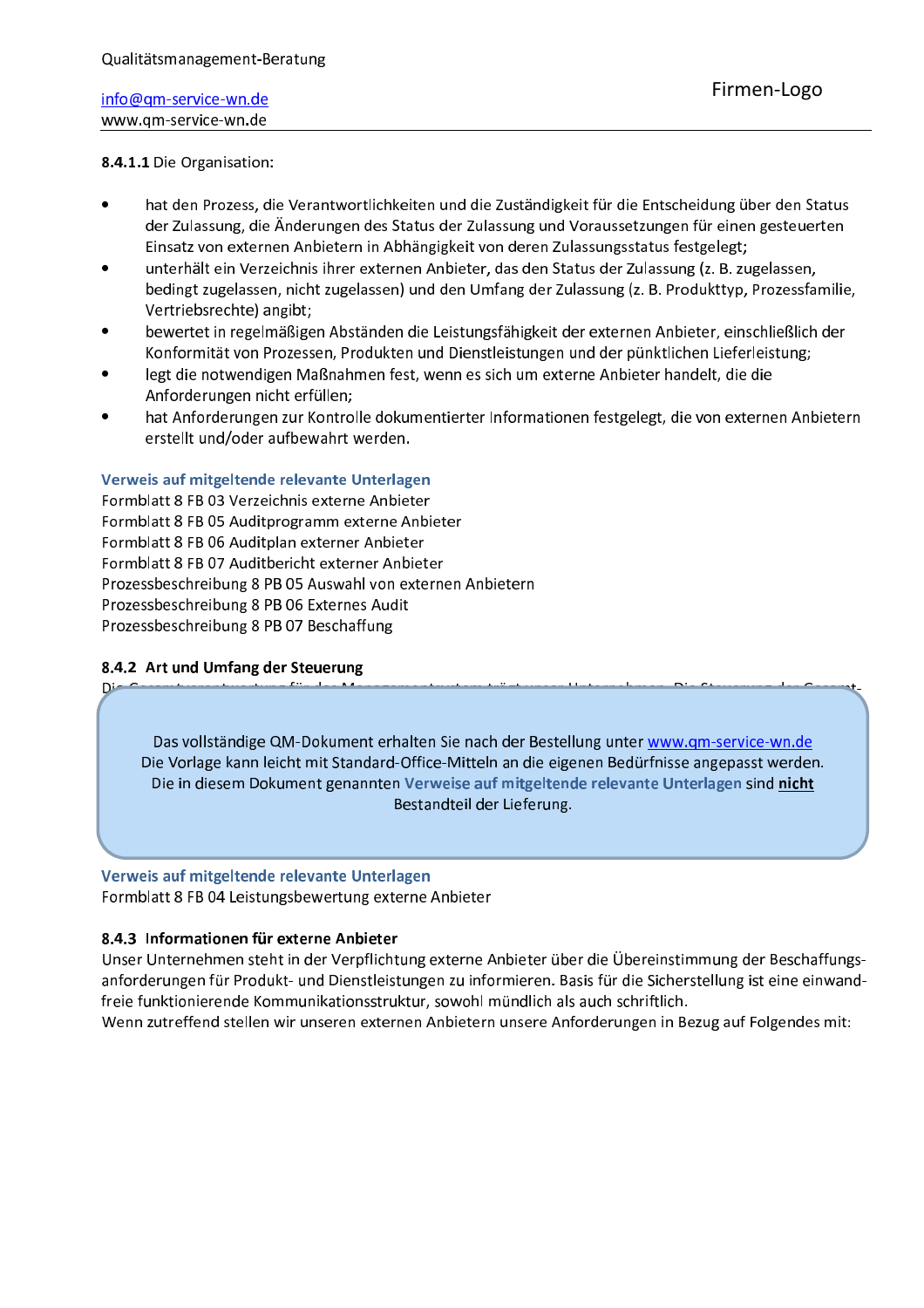- die bereitzustellenden Prozesse, Produkte und Dienstleistungen, einschließlich der Bestimmung der relevanten technischen Daten (z. B. Spezifikationen, Zeichnungen, Prozessanforderungen, Arbeitsanweisungen);
- die Genehmigung von Produkten und Dienstleistungen, Methoden, Prozessen und Ausrüstungen und Freigabe von Produkten und Dienstleistungen;
- die Kompetenz, einschließlich jeglicher erforderlichen Qualifikation von Personen;
- das Zusammenwirken des jeweiligen externen Anbieters mit der Organisation;
- die Steuerung und Überwachung der Leistung des jeweiligen externen Anbieters, die von der Organisation eingesetzt werden;
- die Verifizierungs- oder Validierungstätigkeiten, die die Organisation oder deren Kunde beabsichtigt, beim jeweiligen externen Anbieter durchzuführen;
- Test, Prüfung und Verifizierung;
- den Einsatz von statistischen Methoden zur Abnahme von Produkten und zugehörige Anweisungen zur Abnahme durch die Organisation;
- das Erforderniss:
	- $\bullet$ ein Qualitätsmanagementsystem einzuführen;
	- vom Kunden vorgegebene oder genehmigte externe Anbieter, einschließlich solcher für Verfahren (z. B. spezieller Prozesse) zu verwenden;
	- die Organisation hinsichtlich nichtkonformer Prozesse, Produkte oder Dienstleistungen zu benachrichtigen und deren Genehmigung zur weiteren Behandlung einzuholen;
	- den Einsatz von Teilen zweifelhafter Herkunft, nicht genehmigter und gefälschter Teile zu verhindern (siehe 8.1.4 und 8.1.5);

Das vollständige QM-Dokument erhalten Sie nach der Bestellung unter www.qm-service-wn.de Die Vorlage kann leicht mit Standard-Office-Mitteln an die eigenen Bedürfnisse angepasst werden. Die in diesem Dokument genannten Verweise auf mitgeltende relevante Unterlagen sind nicht Bestandteil der Lieferung.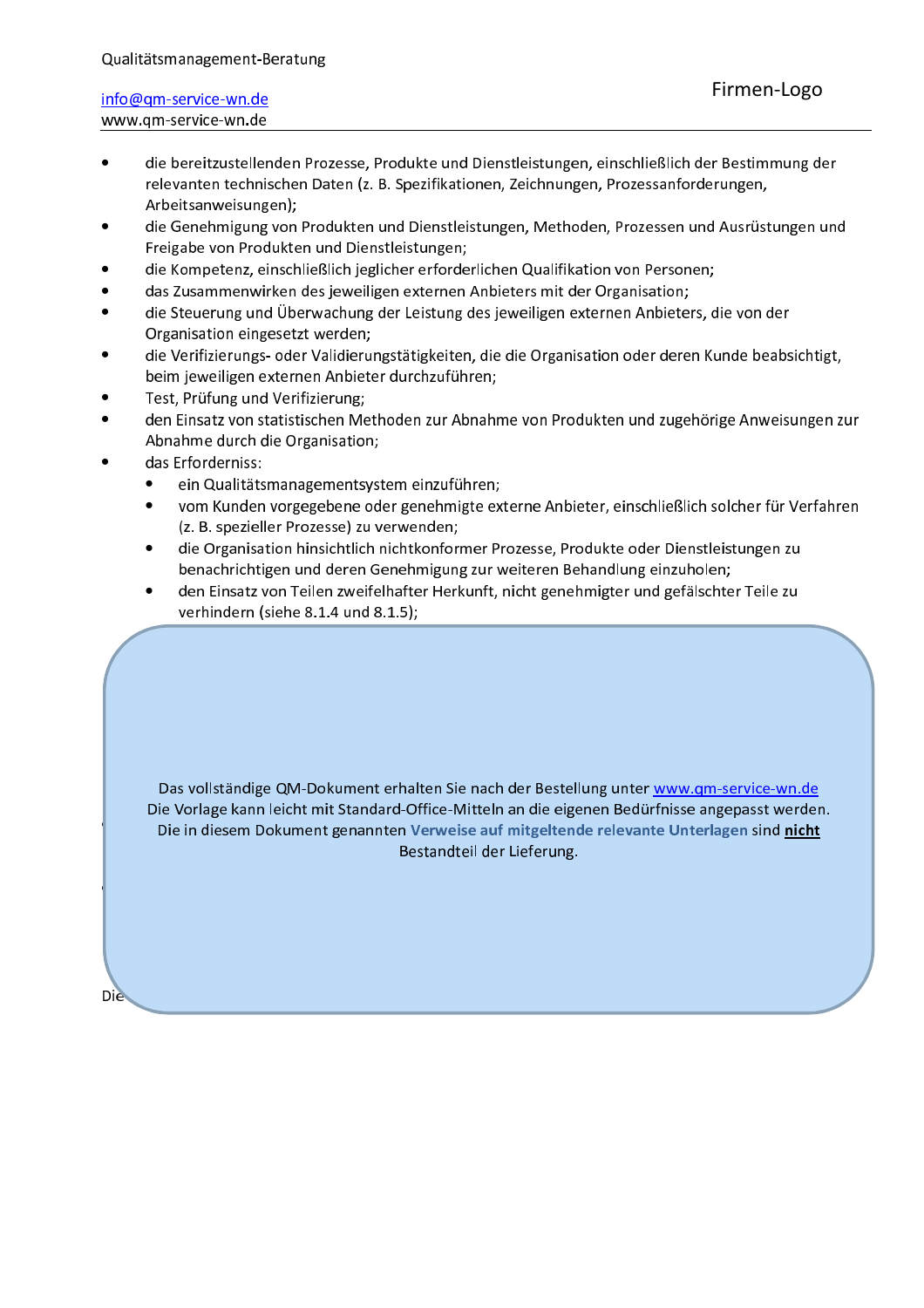#### $8.5$ Produktion und Dienstleistungserbringung

### 8.5.1 Steuerung der Produktion und der Dienstleistungserbringung

Die oberste Leitung plant den Handel mit Teilen und Baugruppen sowie die Dienstleistungserbringung unter beherrschten Bedingungen. Soweit zutreffend unterhalten diese:

- die Verfügbarkeit/Anwendung von dokumentierten Informationen, die festlegen
	- die Merkmale der zu produzierenden Produkte, der zu erbringenden Dienstleistungen, oder der  $\bullet$ durchzuführenden Tätigkeiten;
	- die zu erzielenden Ergebnisse.
- die Verfügbarkeit und Anwendung von geeigneten Ressourcen zur Überwachung und Messung;
- die Durchführung von Überwachungs- und Messtätigkeiten in geeigneten Phasen, um zu verifizieren, dass die Kriterien zur Steuerung von Prozessen oder Ergebnissen sowie die Annahmekriterien für Produkte und Dienstleistungen erfüllt wurden, wobei sichergestellt wird, dass dokumentierte Informationen für Überwachungs- und Messaktivitäten für die Produktabnahme folgendes umfassen:
	- $\bullet$ Kriterien für die Annahme und Ablehnung;

Das vollständige QM-Dokument erhalten Sie nach der Bestellung unter www.qm-service-wn.de Die Vorlage kann leicht mit Standard-Office-Mitteln an die eigenen Bedürfnisse angepasst werden. Die in diesem Dokument genannten Verweise auf mitgeltende relevante Unterlagen sind nicht Bestandteil der Lieferung.

- die Verantwortlichkeit für alle Produkte (z. B. Anzahl der Teile, Teilaufträge, nichtkonforme Produkte):
- die Verfügbarkeit von Nachweisen, dass alle Fertigungs- und Prüf-/Verifizierungsvorgänge wie geplant durchgeführt wurden oder wie anderweitig dokumentiert und freigegeben;
- Vorkehrungen zum Verhindern, Auffinden und Entfernen von Fremdkörpern;
- die Überwachung und Lenkung von Hilfs- und Verbrauchsstoffen (z. B. Wasser, Druckluft, Elektrizität und chemische Produkte) in dem Ausmaß, wie sie die Konformität mit den Produktanforderungen beeinflussen (siehe 7.1.3);
- Folgen der Obsoleszenz (z. B. bei Materialien, Komponenten, Einrichtungen, Produkte).

### Verweis auf mitgeltende relevante Unterlagen Kernprozesse

### 8.5.1.1 Lenkung von Produktionseinrichtungen, Werkzeuge und Softwareprogrammen

Dieser Punkt kommt in unserem Unternehmen nicht zur Anwendung. Es sind keine Produktionseinrichtungen. Werkzeuge und Softwareprogramme zur Automatisierung, Lenkung, Lagerung, Überwachung oder Messung von Prozessen vorhanden.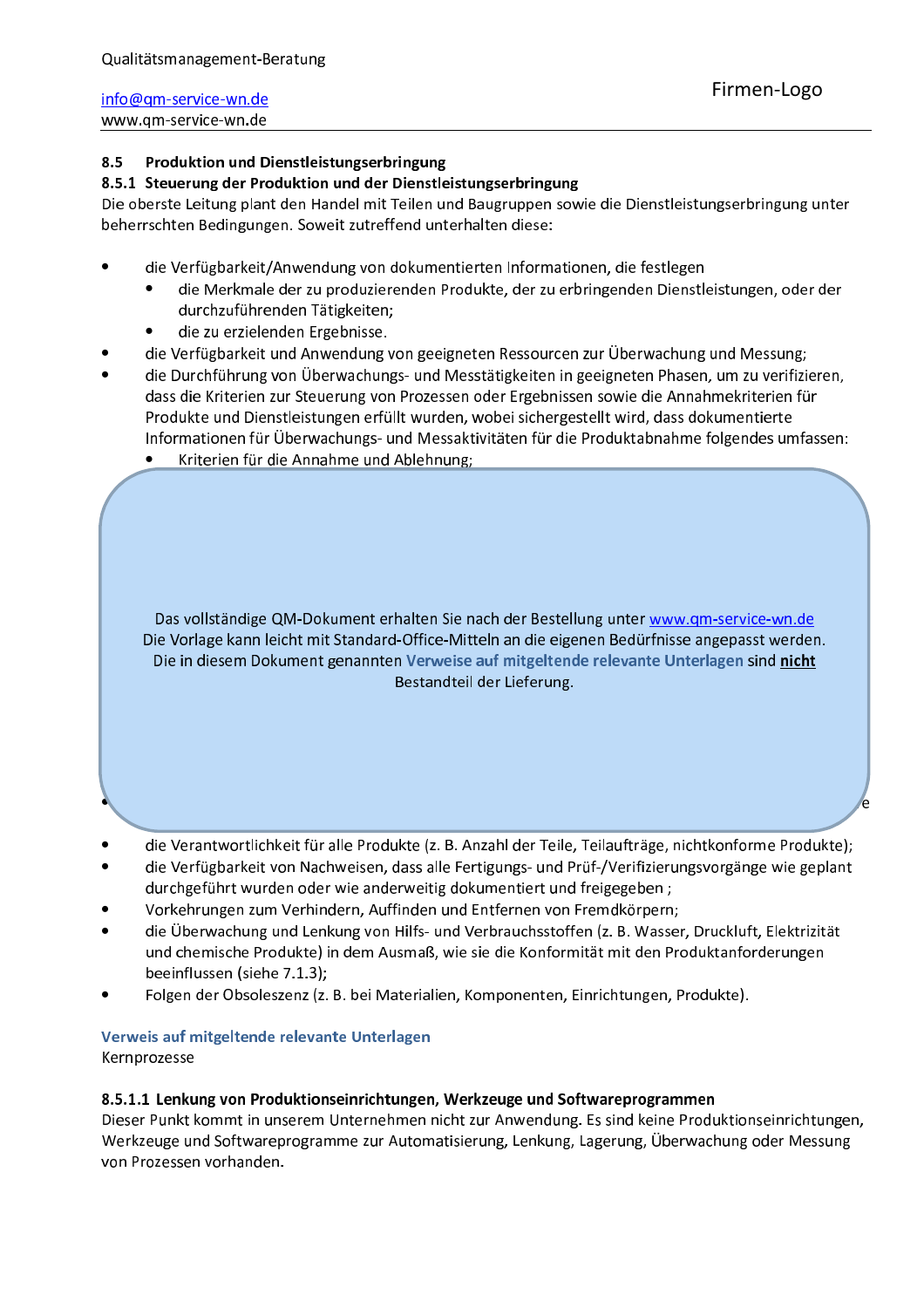#### 8.5.2 Kennzeichnung und Rückverfolgbarkeit



#### 8.5.3 Eigentum der Kunden oder der externen Anbieter

Wir stellen sicher, dass das Eigentum des Kunden oder des externen Anbietesr, solange es sich im Besitz der Organisation befindet, zweckmäßig gekennzeichnet, verifiziert, geschützt und gesichert wird. Für die Prüfung der Unterlagen auf Vollständigkeit ist die oberste Leitung verantwortlich. Bei Verlust, Beschädigung, oder anderweitig für unbrauchbar befundenem Eigentum eines Kunden oder eines externen Anbieters wird dies durch die oberste Leitung dem Kunden oder externen Anbieter mitgeteilt und es wird eine Regelung gesucht. Dokumentierte Informationen darüber, was sich ereignet hat, werden aufbewahrt.

#### 8.5.4 Erhaltung

Um eine einwandfreie Leistungserbringung erzielen zu können, wird sicherstellen, dass alle Dienstleistungen während der gesamten Prozessphase überprüft werden. Die Aktivitäten zur Aufrechterhaltung der Prozessergebnisse von unserem Unternehmen beim externen Anbieter werden sichergestellt durch Besuche/Audits sowie Produktionsbeauftragungen. Die Erhaltung der Ergebnisse beinhaltet, sofern in Übereinstimmung mit den Spezifikationen und geltenden gesetzlichen und behördlichen Anforderungen zutreffend, ebenfalls Maßnahmen für:

- Reinigung;
- Verhinderung, Auffindung und Entfernung von Fremdkörpern;
- spezielle Handhabung und Lagerung empfindlicher Produkte;
- Kennzeichnung und Etikettierung, einschließlich Sicherheits- und Warnhinweise;
- Lenkung von Lagerfähigkeit und Lagerumschlag;
- spezielle Handhabung und Lagerung von gefährlichen Materialien.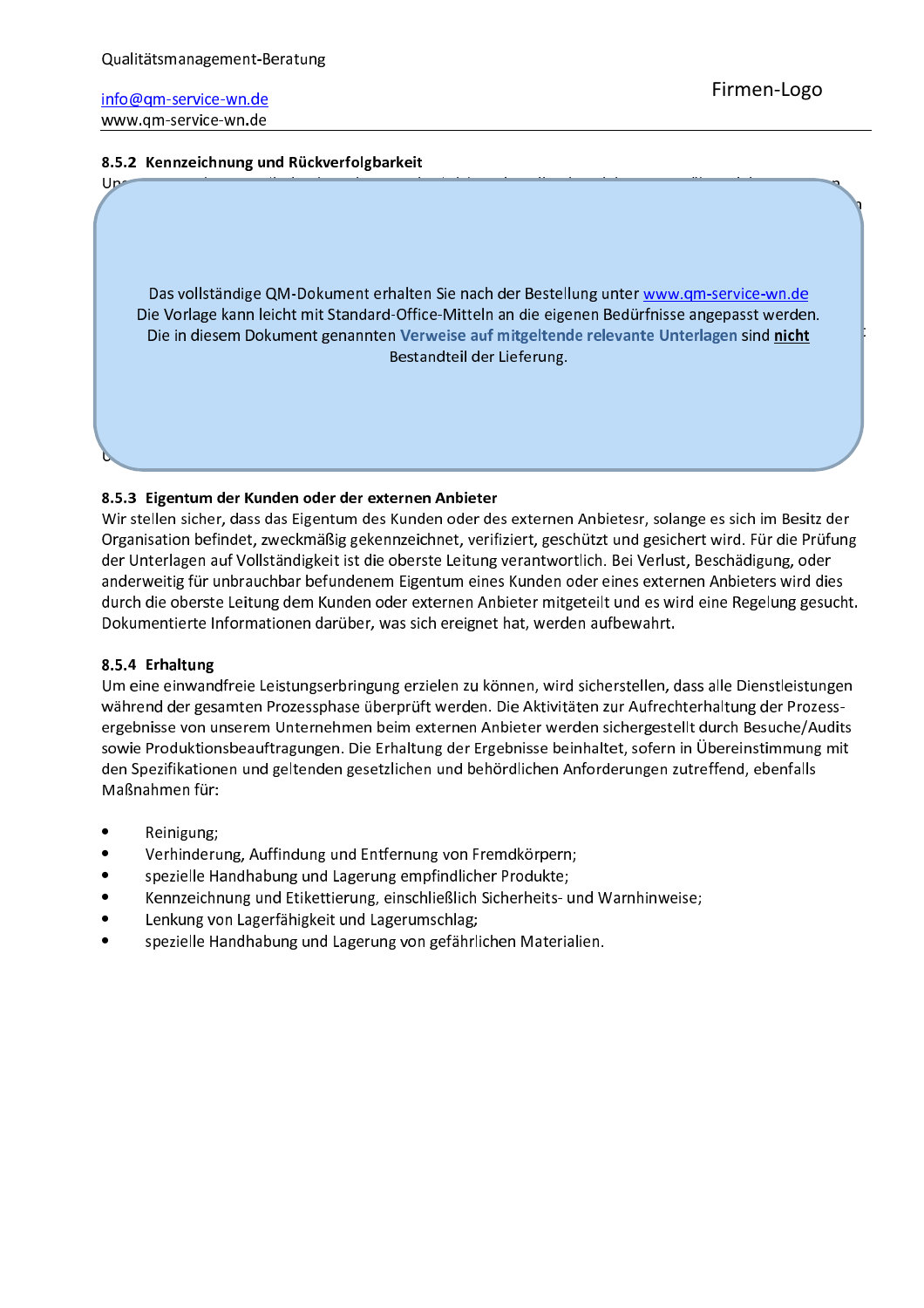### 8.5.5 Tätigkeiten nach der Lieferung

Das vollständige QM-Dokument erhalten Sie nach der Bestellung unter www.qm-service-wn.de Die Vorlage kann leicht mit Standard-Office-Mitteln an die eigenen Bedürfnisse angepasst werden. Die in diesem Dokument genannten Verweise auf mitgeltende relevante Unterlagen sind nicht Bestandteil der Lieferung.

- Rückmeldungen von Kunden;
- Produkt- und Kundenbetreuung (z. B. Anfragen, Schulungen, Gewährleistungen, Instandhaltung, Ersatzteile, Ressourcen, Obsoleszenz).

Werden nach der Auslieferung Probleme erkannt, werden durch uns geeignete Schritte einschließlich Untersuchungen und Berichterstattung ergriffen.

### 8.5.6 Überwachung von Änderungen

Dokumentationsänderungen an der Produktion und Dienstleistungserbringung sind gelenkt und in einem Prozess beschrieben. Verantwortliche Personen, welche zur Genehmigung von Änderungen befugt sind, wurden festgelegt. Notwendige Änderungen, die für die Dienstleistung erforderlich sind, werden zunächst durch das zuständige Personal identifiziert, strukturiert geplant und durchgeführt. Änderungen bezüglich Material und/oder Maßhaltigkeit sind nur in Abstimmung mit dem Kunden und durch schriftliche Genehmigung möglich. Änderungen werden zeitnah in Meetings be-sprochen. Die gewünschte Wirkung der Änderung wird geprüft. Alle Änderungen werden in dokumentierter Form aufbewahrt, in denen die Ergebnisse der Überprüfung von Änderungen, die Personen, die die Änderung autorisiert haben, sowie jegliche notwendige Tätigkeiten, die sich aus der Überprüfung ergeben, beschrieben werden.

#### Verweis auf mitgeltende relevante Unterlagen

Formblatt 8 FB 01 Konfigurationsbuchführung Formblatt 8 FB 08 Änderungsantrag Prozessbeschreibung 8 PB 08 Änderungen

Du

do.

#### 8.6 Freigabe von Produkten und Dienstleistungen

Das vollständige QM-Dokument erhalten Sie nach der Bestellung unter www.qm-service-wn.de Die Vorlage kann leicht mit Standard-Office-Mitteln an die eigenen Bedürfnisse angepasst werden. Die in diesem Dokument genannten Verweise auf mitgeltende relevante Unterlagen sind nicht Bestandteil der Lieferung.

Verweis auf mitgeltende relevante Unterlagen

Prozessbeschreibung 8 PB 09 Erstellung dokumentierte Information & Lieferung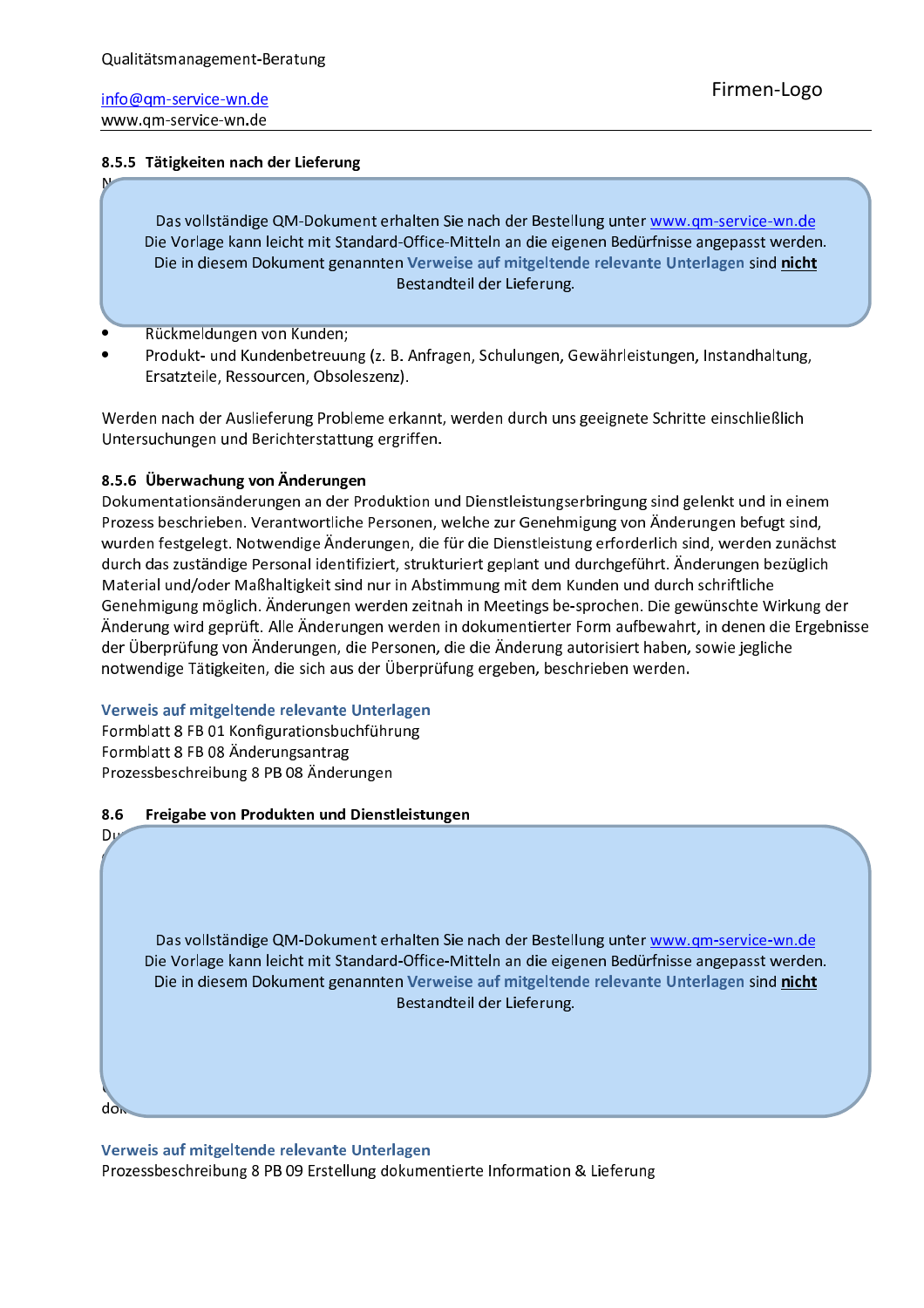#### $8.7$ Steuerung nichtkonformer Ergebnisse

8.7.1 Für die Steuerung nicht konformer Ergebnisse verfügt unser Unternehmen über einen dokumentierten Prozess zur Identifizierung und Aussonderung nichtkonformer Ergebnisse, Teile zweifelhafter Herkunft, nicht genehmigte, gefälschte und nichtkonforme Produkte oder Dienstleistungen, die intern erzeugt, von externen Anbietern erhalten oder vom Kunden identifiziert werden. Der Prozess wird aufrechterhalten, einschließlich Vorkehrungen zur:



Entscheidungen über nichtkonforme Produkte sind auf folgende Maßnahmen beschränkt:

- Verschrottung;
- Zurückweisung zur Rückgabe an den externen Anbieter;
- Zurückweisung zur erneuten Validierung durch den Hersteller;
- Vorlage entweder beim Kunden oder dem Entwicklungsbetrieb zur Entscheidung über die Verwendung im momentanen Zustand, sofern anwendbar.

Ein zum Verschrotten bestimmtes Produkt muss auffällig und dauerhaft gekennzeichnet oder aktiv gelenkt werden, bis es physisch unbrauchbar gemacht wurde. Gefälschte oder vermutlich gefälschte Teile müssen gelenkt werden, um eine Wiedereinführung in die Lieferkette auszuschließen. Die Konformität mit den Anforderungen muss verifiziert werden, nachdem nichtkonforme Ergebnisse korrigiert wurden.

8.7.2 Es werden dokumentierte Informationen aufbewahrt, die:

- die Nichtkonformität beschreiben;
- die eingeleiteten Maßnahmen beschreiben;
- jegliche erhaltenen Sonderfreigaben beschreiben;
- die zuständige Stelle ausweist, die die Entscheidung über die Maßnahme im Hinblick auf die Nichtkonformität trifft.

#### Verweis auf mitgeltende relevante Unterlagen

Formblatt 8 FB 09 8D-Report

Prozessbeschreibung 8 PB 10 Steuerung Nichtkonforme Ergebnisse externer Anbieter Prozessbeschreibung 8 PB 11 Steuerung Nichtkonforme Ergebnisse Kunde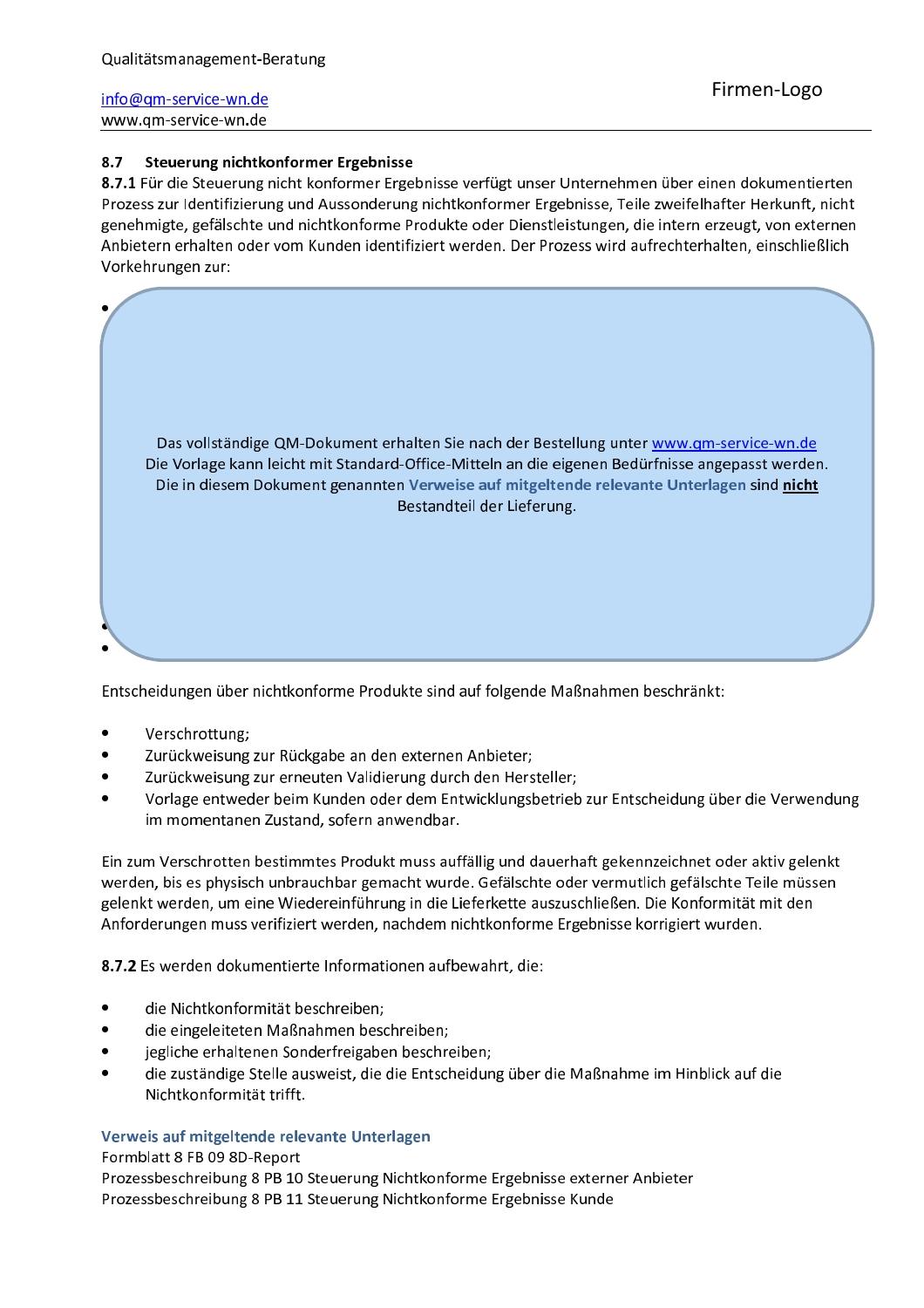#### 9 **Bewertung der Leistung (CHECK)**

#### $9.1$ Überwachung, Messung, Analyse und Bewertung

### 9.1.1 Allgemeines



### Verweis auf mitgeltende relevante Unterlagen Formblatt 9 FB 01 Lessons Learned

#### 9.1.2 Kundenzufriedenheit

Bei der Ermittlung der Kundenzufriedenheit werden mindestens folgende Punkte berücksichtigt:

- die Konformität der Produkte und Dienstleistungen;
- die Fähigkeit zur termingerechten Lieferleistung und
- Kundenbeschwerden und Aufforderungen zu Korrekturmaßnahmen.

Die Informationsgewinnung zur Wahrnehmung der Kundenzufriedenheit erfolgt in den Kontaktphasen mit den Kunden durch die oberste Leitung bzw. Projektverantwortlichen wie persönlichen Gesprächen, Rückmeldungen durch den Kunden zu gelieferten Produkten und erbrachten Dienstleistungen, vorgetragenen Wünschen des Kunden und Treffen mit Kunden. Unzufriedenheitsbekundungen verstehen wir als Reklamation und behandeln diese gemäß der Prozessbeschreibung "Steuerung nichtkonforme Ergebnisse Kunde."

Korrekturmaßnahmen zur Verbesserung der Kundenzufriedenheit werden eingeleitet, umgesetzt und die Wirksamkeit der Ergebnisse wird bewertet. Die veranlassten Korrekturmaßnahmen werden als dokumentierte Information festgehalten.

#### Verweis auf mitgeltende relevante Unterlagen

Formblatt 9 FB 02 Kennzahlenkatalog

Prozessbeschreibung 8 PB 11 Steuerung Nichtkonforme Ergebnisse Kunde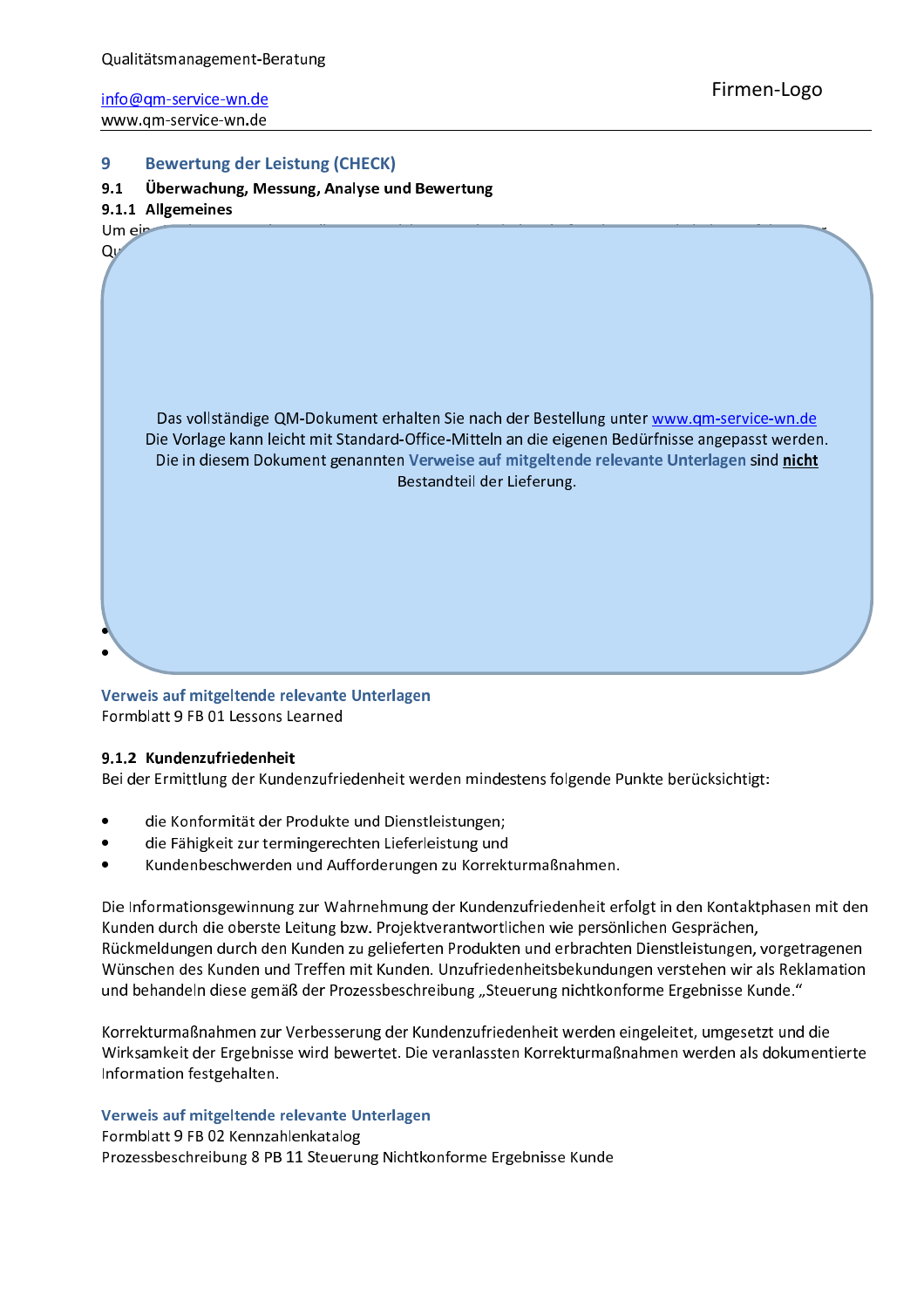### 9.1.3 Analyse und Bewertung

Daten und Informationen, die sich aus der Überwachung und Messung ergeben, werden analysiert und bewertet. Die Ergebnisse der Analyse werden verwendet, um Folgendes zu bewerten:

- die Konformität der Produkte und Dienstleistungen;
- den Grad der Kundenzufriedenheit;
- die Leistung und die Wirksamkeit des QM-Systems;
- ob die Planung wirksam umgesetzt wurde;
- die Wirksamkeit durchgeführter Maßnahmen zum Umgang mit Risiken und Chancen;
- die Leistung externer Anbieter;
- der Bedarf an Verbesserungen des QM-Systems.

Die Ergebnisse der Auswertungen werden im Meeting besprochen, dokumentiert und archiviert. Analysen und Beurteilung werden zusätzlich als Steuerungswerkzeug für die oberste Leitung verwendet und um Eingaben für die Managementbewertung zu liefern.

#### $9.2$ **Internes Audit**



- 
- geeignete Korrekturen und Korrekturmaßnahmen ohne ungerechtfertigte Verzögerung umsetzen.
- Dokumentierte Informationen als Nachweis der Verwirklichung des Auditprogrammes und der Ergebnisse der Audits aufbewahren.

### Verweis auf mitgeltende relevante Unterlagen

Formblatt 9 FB 03 Auditprogramm Formblatt 9 FB 04 Auditbericht Formblatt 9 FB 05 NCR Formblatt 9 FB 06 Übersicht Auditoren Prozessbeschreibung 9 PB 01 internes Audit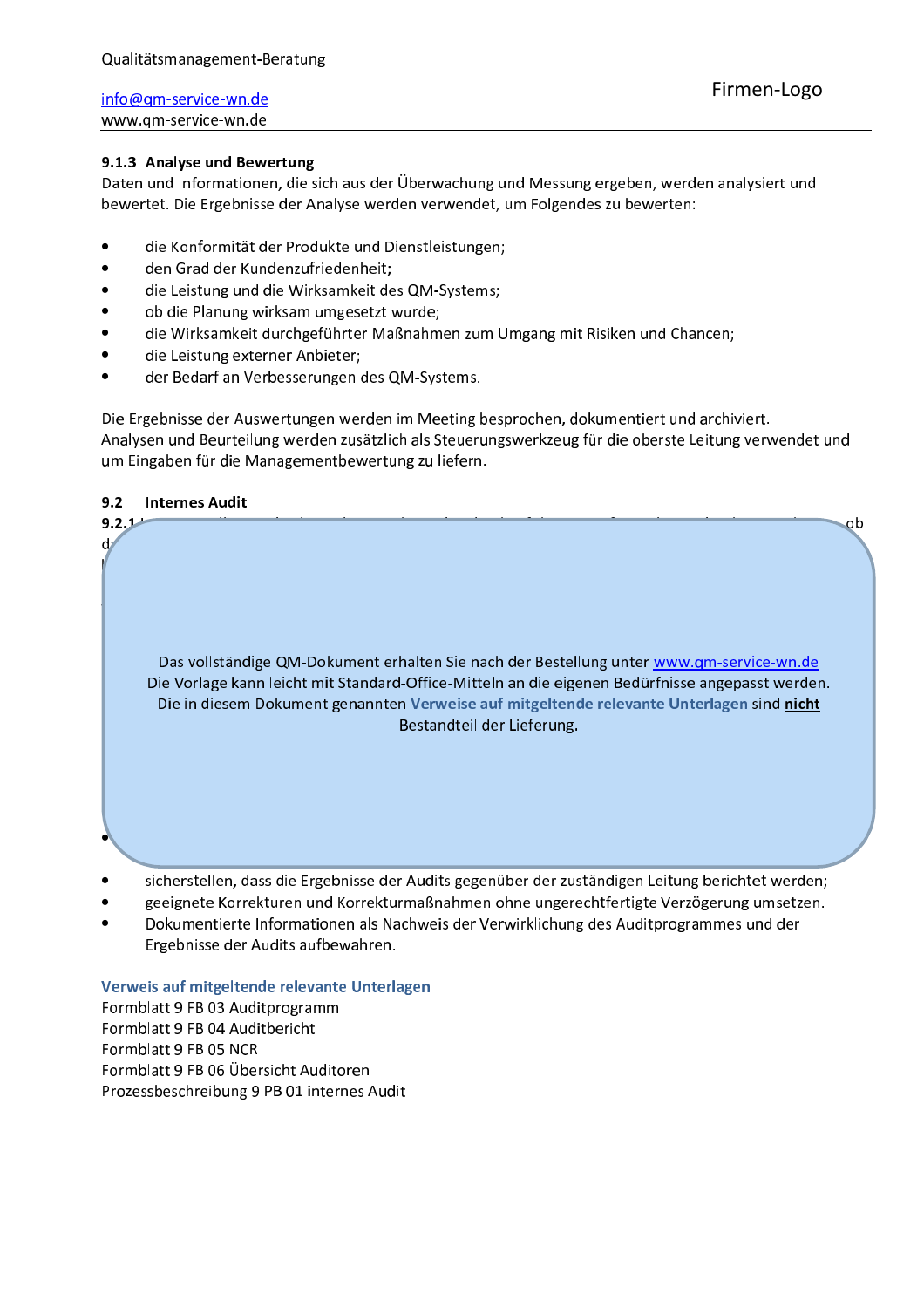#### $9.3$ Managementbewertung

### 9.3.1 Allgemeines

Das vollständige QM-Dokument erhalten Sie nach der Bestellung unter www.gm-service-wn.de Die Vorlage kann leicht mit Standard-Office-Mitteln an die eigenen Bedürfnisse angepasst werden. Die in diesem Dokument genannten Verweise auf mitgeltende relevante Unterlagen sind nicht Bestandteil der Lieferung.

### 9.3.2 Eingaben für die Managementbewertung

Die Managementbewertung wird geplant und durchgeführt, unter Erwägung folgender Aspekte:

- des Status von Maßnahmen vorheriger Managementbewertungen;
- Veränderungen bei externen und internen Themen, die das QM-System betreffen;
- Informationen über die Leistung und Wirksamkeit des QM-Systems, einschließlich Entwicklungen bei:
	- $\bullet$ der Kundenzufriedenheit und Rückmeldungen von relevanten interessierten Parteien;
		- dem Umfang, in dem Qualitätsziele erfüllt wurden;  $\bullet$
		- Prozessleistung und Konformität von Produkten und Dienstleistungen;
		- Nichtkonformitäten und Korrekturmaßnahmen;
		- $\bullet$ Ergebnissen von Überwachungen und Messungen;
		- Auditergebnissen;
		- der Leistung von externen Anbietern;
	- der termingerechten Lieferleistung;
	- der Angemessenheit von Ressourcen;
- der Wirksamkeit von durchgeführten Maßnahmen zum Umgang mit Risiken und Chancen (siehe 6.1);
- Möglichkeiten zur Verbesserung.

### 9.3.3 Ergebnisse der Managementbewertung

Die Ergebnisse der Managementbewertung enthalten Entscheidungen und Maßnahmen zu:

- Möglichkeiten der Verbesserung;
- jeglichem Änderungsbedarf am QM-System;

Das vollständige QM-Dokument erhalten Sie nach der Bestellung unter www.qm-service-wn.de Die Vorlage kann leicht mit Standard-Office-Mitteln an die eigenen Bedürfnisse angepasst werden. Die in diesem Dokument genannten Verweise auf mitgeltende relevante Unterlagen sind nicht Bestandteil der Lieferung.

Verweis auf mitgeltende relevante Unterlagen Formblatt 9 FB 07 Managementbewertung Prozessbeschreibung 9 PB 02 Managementbewertung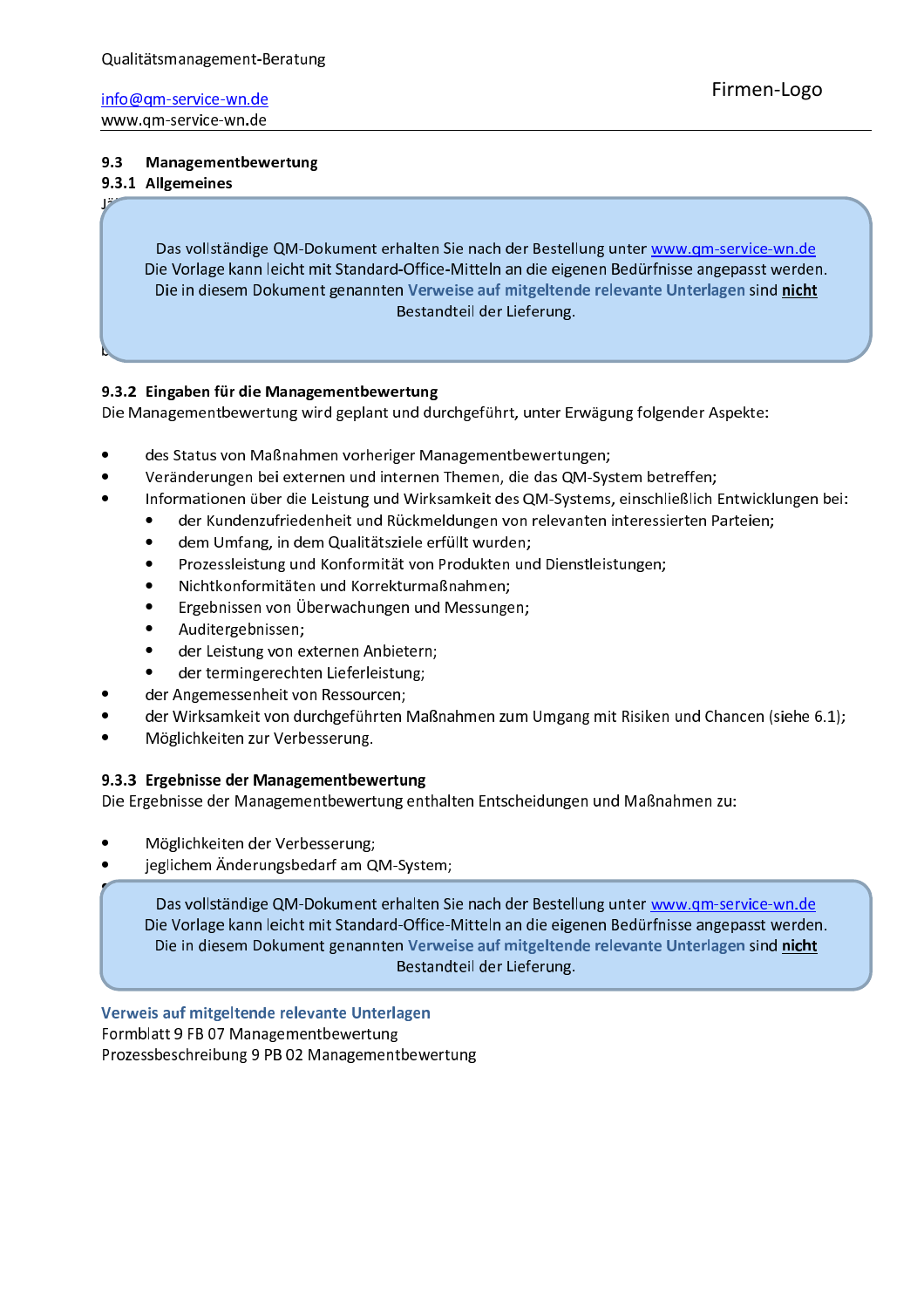#### $10<sup>1</sup>$ **Verbesserung (ACT)**

### 10.1 Allgemeines

Das vollständige QM-Dokument erhalten Sie nach der Bestellung unter www.gm-service-wn.de Die Vorlage kann leicht mit Standard-Office-Mitteln an die eigenen Bedürfnisse angepasst werden. Die in diesem Dokument genannten Verweise auf mitgeltende relevante Unterlagen sind nicht Bestandteil der Lieferung.

### 10.2 Nichtkonformität und Korrekturmaßnahmen

10.2.1 Wenn eine Nichtkonformität/Beschwerde auftritt, einschließlich derer die sich aus Reklamationen ergeben, dann muss die Organisation:

- darauf reagieren und, falls zutreffend:
	- Maßnahmen zur Überwachung und zur Korrektur ergreifen;
	- mit den Folgen umgehen;
- die Notwendigkeit von Maßnahmen zur Beseitigung der Ursachen von Nichtkonformitäten bewerten, damit diese nicht erneut oder an anderer Stelle auftreten, und zwar durch:
	- Überprüfen und Analysieren der Nichtkonformität;
	- Bestimmen der Ursachen der Nichtkonformität, einschließlich, falls zutreffend, Ursachen, die auf menschliche Faktoren zurückzuführen sind;
	- Bestimmen, ob vergleichbare Nichtkonformitäten bestehen, oder möglicherweise auftreten könnten.

Das vollständige QM-Dokument erhalten Sie nach der Bestellung unter www.qm-service-wn.de Die Vorlage kann leicht mit Standard-Office-Mitteln an die eigenen Bedürfnisse angepasst werden. Die in diesem Dokument genannten Verweise auf mitgeltende relevante Unterlagen sind nicht Bestandteil der Lieferung.

10.2.2 Unsere Organisation bewahrt dokumentierte Informationen auf, als Nachweis:

- der Art der Nichtkonformität sowie jeder daraufhin getroffenen Maßnahme;
- der Ergebnisse jeder Korrekturmaßnahme.

Verweis auf mitgeltende relevante Unterlagen Prozessbeschreibung 10 PB 01 Korrekturmaßnahmen Prozessbeschreibung 10 PB 02 Eskalationsprozess